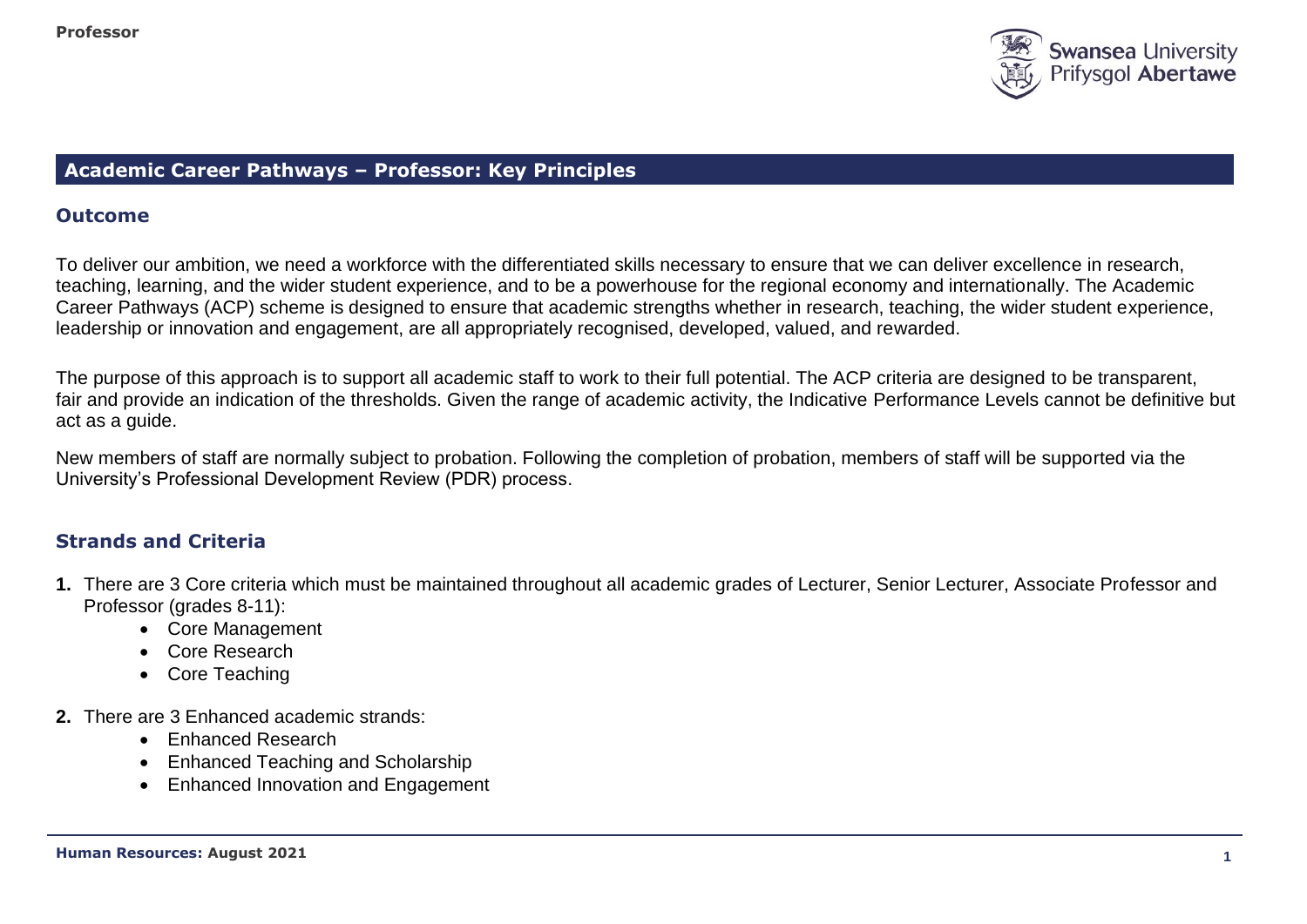

The three career pathways, based on excellence in research (R), teaching and scholarship (T) or innovation and engagement (IE) are shown diagrammatically below. As part of the career pathways, core criteria, must be maintained at all levels, for example Management, which is common for all strands. Each career pathway is shown below.



- **3.** The same 4 Enhanced criteria apply at each grade level but are increasingly challenging at each successive level
- **4.** The criteria specified at lower grades are assumed at the higher grades in each strand (e.g. the criteria in grade 8 are assumed in grade 9).
- **5.** The ACP are designed to be developmental. Members of staff should be supported in their development. Development is taken into account for probationary staff during their probationary period.

## **Criterion**

- **6.** Each criterion at each grade has clearly defined examples, which indicate a selection of additional evidence required.
- **7.** Academic leadership (in the sense that members of staff are leaders in their field) is incorporated into the academic strands.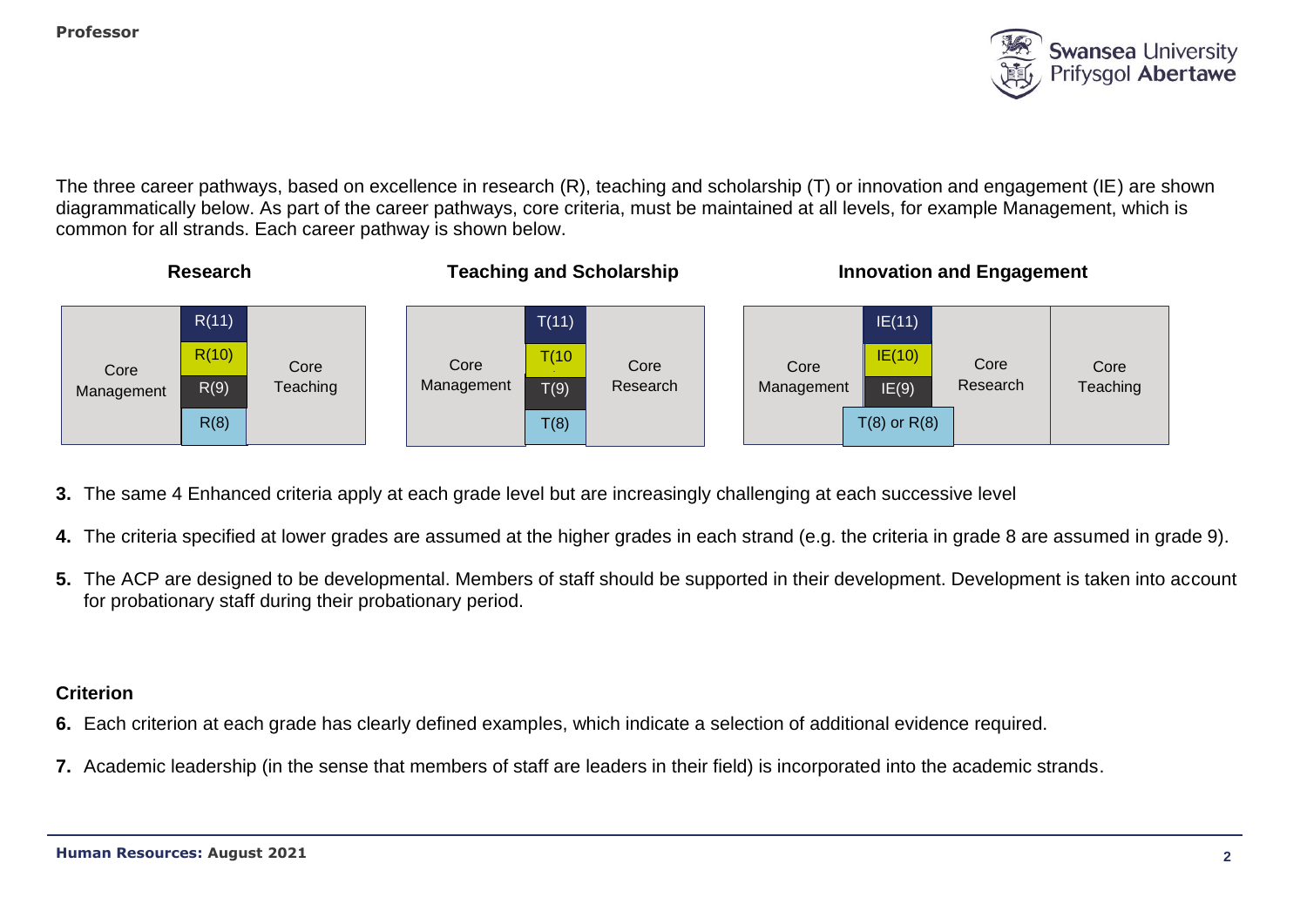

#### **Indicative Performance Levels**

- **8.** Each criterion at each grade has clearly defined examples and Indicative Performance Levels. Where there is more than one Indicative Performance Level, the University's strategic priority is indicated in bold.
- **9.** The Indicative Performance Levels apply pro rata for part time staff and are considered as appropriate. Part time staff should demonstrate the same quality as set out in the Indicative Performance Levels but fewer examples may be appropriate for part time staff'.
- **10.**The principles established in REF 2014 with regard to individual staff circumstance are applied to Indicative Performance Levels, for example with regards to maternity leave, career breaks, disability, caring responsibilities etc.

Consideration with regard to research outputs also applies to early career researchers in a similar way as REF 2014. Further details may be found in the [REF Code of Practice.](https://collaborate.swan.ac.uk/staff/projects/ref2015/SitePages/Home.aspx?RootFolder=%2Fstaff%2Fprojects%2Fref2015%2FShared%20Documents%2FInterim%20Code%20of%20Practice&FolderCTID=0x012000139FED14E093C94AB30ACC07EB68EE04&View=%7b72FCCC2E-4AD6-4F87-B278-20942BE53F44%7d)

**11.**Clinical academic staff\* are considered against the Indicative Performance Levels on a pro-rata basis on the basis of the proportion of their contract that is academic, in the same way as part time staff. (\*Does not apply to honorary appointments).

## **Academic Promotion**

- **12.**Each criterion at each grade has a number of 'Indicative Performance Levels' and examples of how the criterion may be met. Indicative Performance Levels are indicative of what is expected from staff applying for promotion.
- **13.**Applicants need to demonstrate:
	- The enhanced criteria in their chosen strand (Research, Teaching & Scholarship or Innovation & Engagement) at the grade to which they are making application; *and*
	- The Core criteria in Management and the Core criteria in either Teaching or Research (i.e. not in the chosen strand)
- **14.**Those applying for promotion must demonstrate how they meet the criteria set out in the relevant role profile. To do this an applicant should carefully explain in their application: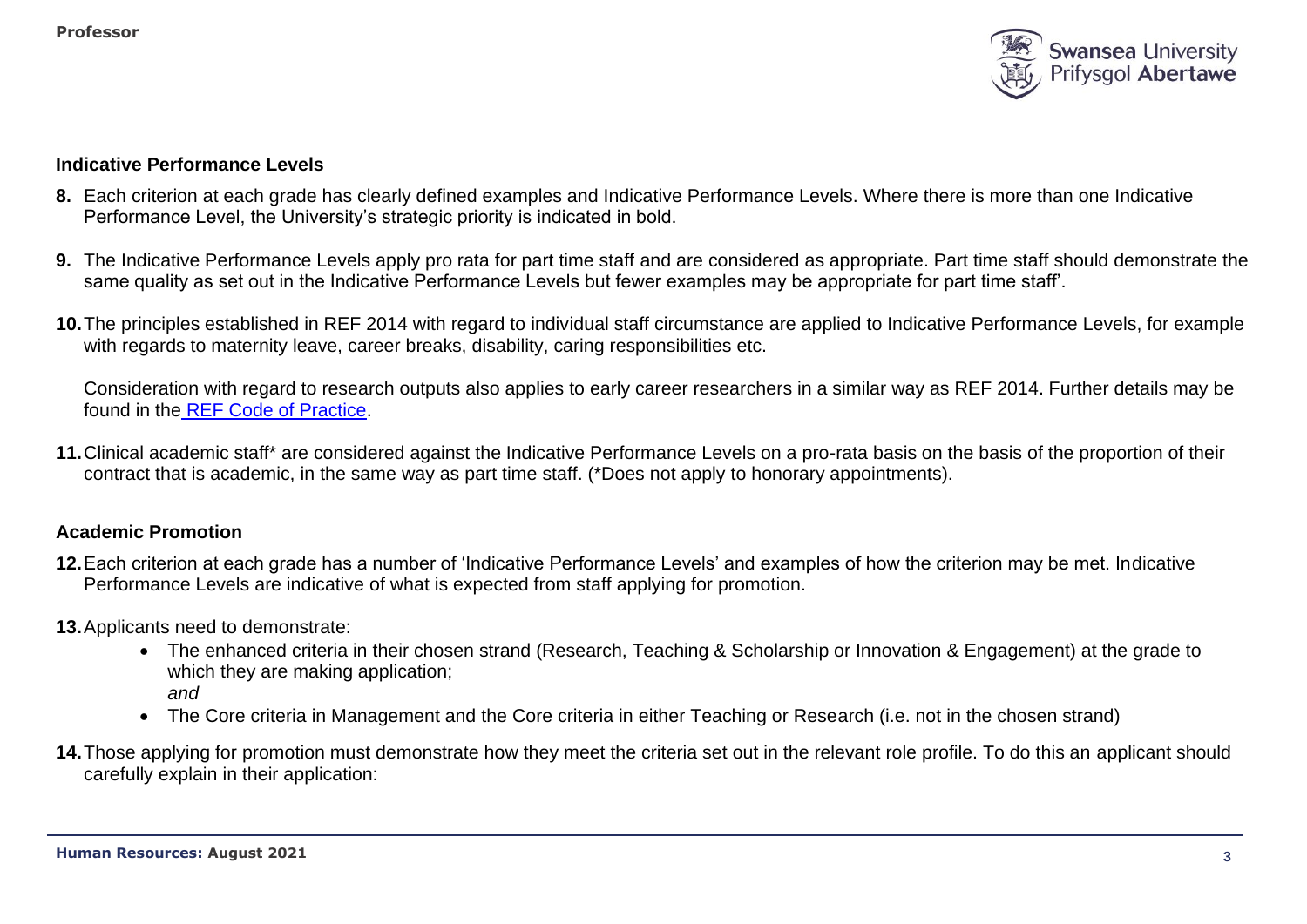

- How they have achieved the level of competence suggested by the Indicative Performance Levels alongside each criterion.
- Demonstrate how they have achieved the appropriate performance level, giving examples from their work, supported by evidence (examples may be similar to the examples set out in the role profile, or may be different examples provided they are of similar quality).
- **15.**Where applicants are not able to demonstrate that they meet a particular criterion in full or in part, but nevertheless consider that they have a case for promotion based on strengths in areas covered by other criteria within the career strand, they should not be discouraged from applying for promotion. In these circumstances applicants should:
	- ensure that strength in other areas is fully explained and evidenced: *and*
	- provide an explanation of why a particular criterion cannot be met, and if appropriate include evidence in support.
- **16.**Where applicants are seeking to establish a criterion, the Indicative Performance Level and the examples included alongside each criterion should be seen as guidance on the performance level to be demonstrated in order to make the case for promotion. Applicants should first consider whether they meet the indicators included alongside each criterion. If these are not met, applicants should consider whether they can provide evidence at a comparable level.

If applicants are unable to demonstrate that they have met a particular Indicative Performance Level, they may be able to demonstrate equivalence and should make it clear where this is the case and explain how equivalence is claimed. The Promotion Committee considers each criterion and the evidence provided but also takes a holistic view of the application as a whole.

Applicants who consider that they meet all the Indicative Performance Levels should not assume that promotion is automatic. Applicants should provide sufficient evidence and examples for the panel to consider the promotion case fully.

**17.**If appointed within the last 5 years and applying for promotion, we would expect evidence since appointment to demonstrate a sustained track record.

In this instance, we would encourage that the following should be clearly included in the narrative section of the application form:

- activity within your last 5 years from the previous appointment
- new activity since being appointed at Swansea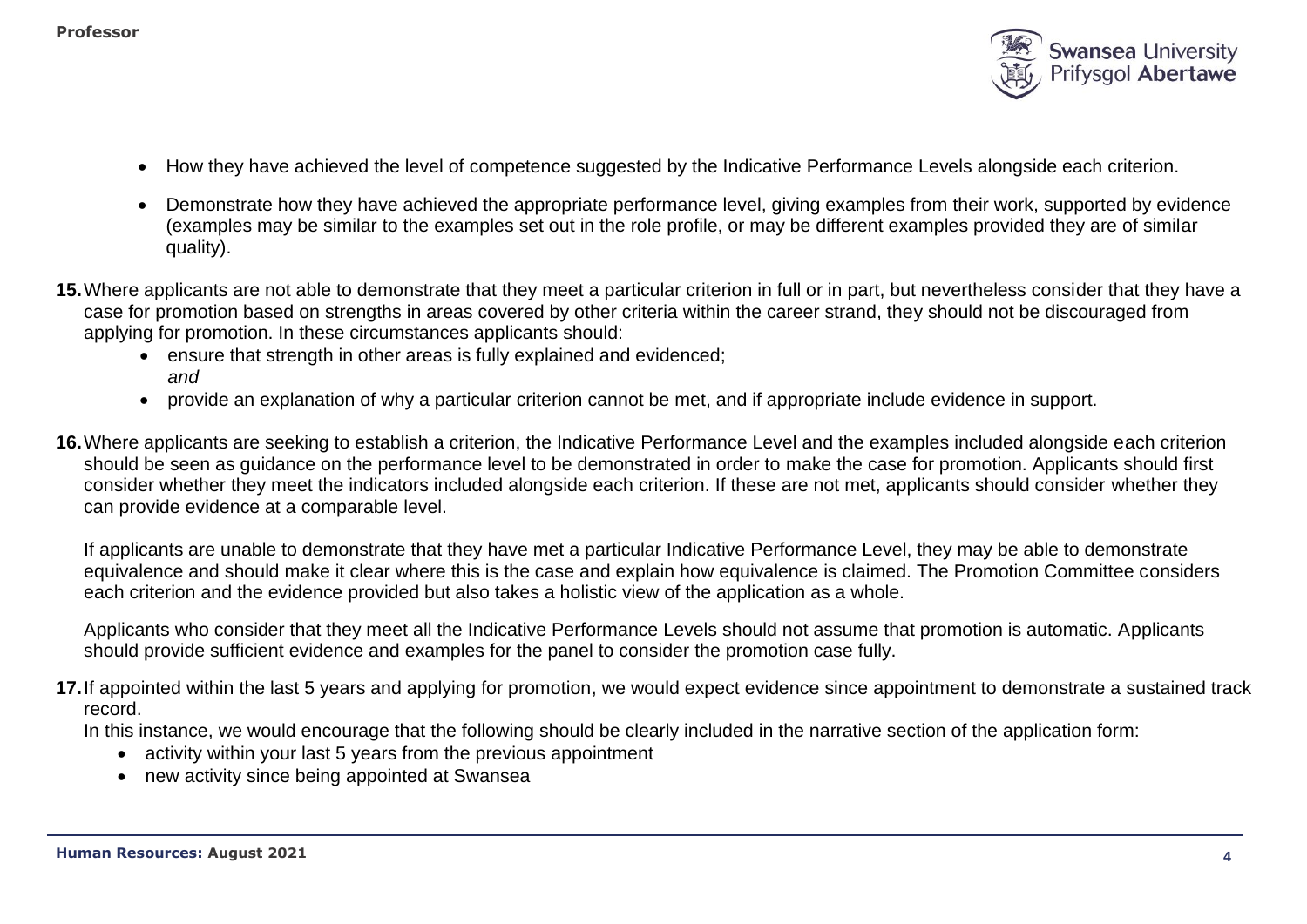

# **Academic Career Pathways Core Criteria – Management**

|    | <b>Criteria</b>                                                                                                                                                                                                                                                   | <b>Indicative Performance</b><br><b>Level</b>                                                                                                                                                                                                                                                | <b>Examples</b>                                                                                                                                                                                                                                                                                                                                                                                                                                                                                                                                                                                                                                                                                                                                                                                                                                                                                                                                                                                                                                                                                                                                                                                                                                                                                                                                                                      |
|----|-------------------------------------------------------------------------------------------------------------------------------------------------------------------------------------------------------------------------------------------------------------------|----------------------------------------------------------------------------------------------------------------------------------------------------------------------------------------------------------------------------------------------------------------------------------------------|--------------------------------------------------------------------------------------------------------------------------------------------------------------------------------------------------------------------------------------------------------------------------------------------------------------------------------------------------------------------------------------------------------------------------------------------------------------------------------------------------------------------------------------------------------------------------------------------------------------------------------------------------------------------------------------------------------------------------------------------------------------------------------------------------------------------------------------------------------------------------------------------------------------------------------------------------------------------------------------------------------------------------------------------------------------------------------------------------------------------------------------------------------------------------------------------------------------------------------------------------------------------------------------------------------------------------------------------------------------------------------------|
| 1. | Contributing to our<br><b>Activities</b><br>Taking an active part in<br>formulating University,<br>Faculty, School or<br>departmental decisions<br>and contributing to<br>activities beyond the<br>immediate research,<br>teaching or scholarship<br>commitments. | Your 4 most significant<br>contributions over the<br>last 5 years that show<br>your personal<br>contribution and impact.<br>The degree of impact<br>could be on:<br>your students or your<br>team<br>your discipline or<br>department<br>your Faculty/School<br>the University<br>externally | Demonstrate, using a reflective approach, your personal contribution, the scale and<br>impact of what you have done. Some example areas are provided as guidance:<br>as a member of a departmental, School, Faculty or University Committee<br>as an active contributor to initiatives or measures that promote equality<br>as a member of a working group within the School/Department set up to<br>make recommendations to a Faculty/School Committee, e.g.<br>- making recommendations relating to changes to the assessment of a<br>module to the relevant Committee<br>- making decisions on potential teaching directions<br>- making decisions on potential research lines to pursue or on innovative<br>methodology that might be adopted<br>- reviewing and improving internal procedures (e.g. assessment, pastoral<br>arrangements, timetabling)<br>to Student Experience initiatives e.g.<br>- improving the experience of students with regard to pastoral care<br>- improving the experience of international students e.g. facilitating their<br>integration into the wider student community<br>- improving the experience of non-traditional students, disabled students,<br>ethnic minority students<br>- improving student placement experiences<br>the Faculty admissions and recruitment process by participating in interviews<br>$\bullet$<br>or giving talks |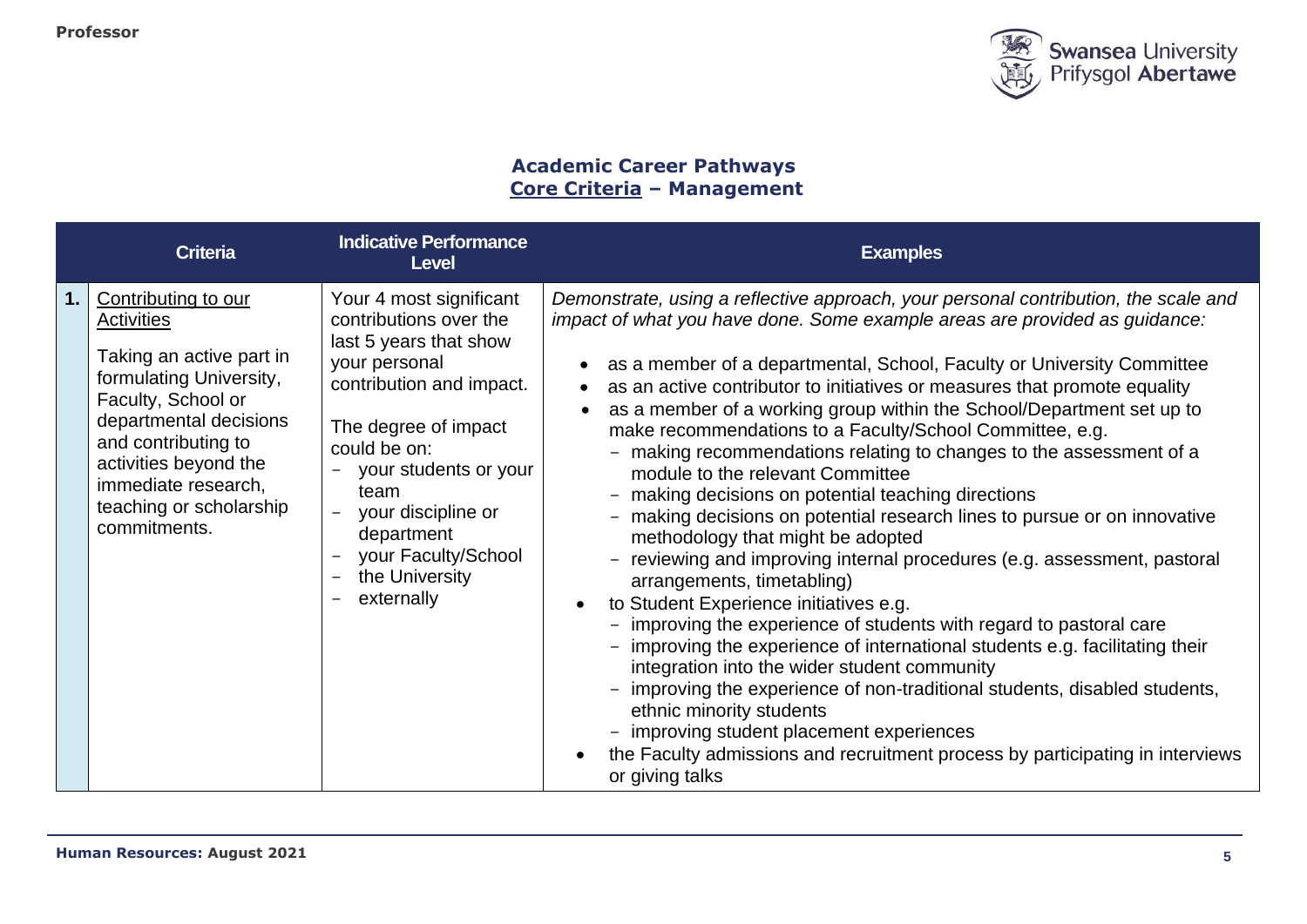

|    |                                                                                                                                                                                                              |                                                                                                                          | the recruitment of international students<br>the effective delivery of co-ordinating roles, such as, co-ordinating fieldwork or<br>student placements<br>to a conference/workshop, organisation of examinations or an external event<br>to establishing information or communication systems for the Faculty/School<br>or externally<br>working together across the University and beyond<br>contributing to the Faculty or University via roles such as Admissions Tutor,<br>Exams Co-ordinator<br>as an internal panel/peer assessment member for research grants and/or<br>outputs<br>as a UoA lead for REF<br>as PhD examiner and Chair                                                                                                                                                                                                                                  |
|----|--------------------------------------------------------------------------------------------------------------------------------------------------------------------------------------------------------------|--------------------------------------------------------------------------------------------------------------------------|------------------------------------------------------------------------------------------------------------------------------------------------------------------------------------------------------------------------------------------------------------------------------------------------------------------------------------------------------------------------------------------------------------------------------------------------------------------------------------------------------------------------------------------------------------------------------------------------------------------------------------------------------------------------------------------------------------------------------------------------------------------------------------------------------------------------------------------------------------------------------|
| 2. | Participating in<br><b>Professional Activities</b><br>Engaging with<br>professional activities<br>related to the discipline<br>through networking at<br>conferences or<br>involvement in external<br>groups. | Your 2 most significant<br>contributions over the<br>last 5 years that show<br>your personal<br>contribution and impact. | Demonstrate, using a reflective approach, your personal contribution, the scale and<br>impact of what you have done. Some example areas are provided as guidance:<br>as an active member of external networks, e.g. to secure funding or to further<br>understanding<br>through developing contacts outside research or teaching teams in order to<br>build on academic expertise, and to discuss and share information and ideas<br>participating in national subject specialist groups (e.g. for research or<br>scholarship)<br>as a member of and engaging with an external professional body through<br>attendance at events<br>through an external or professional body<br>through professional networks<br>with external stakeholders<br>maintaining professional qualifications/standing<br>networking at conferences that lead to an outcome, e.g. a new partnership |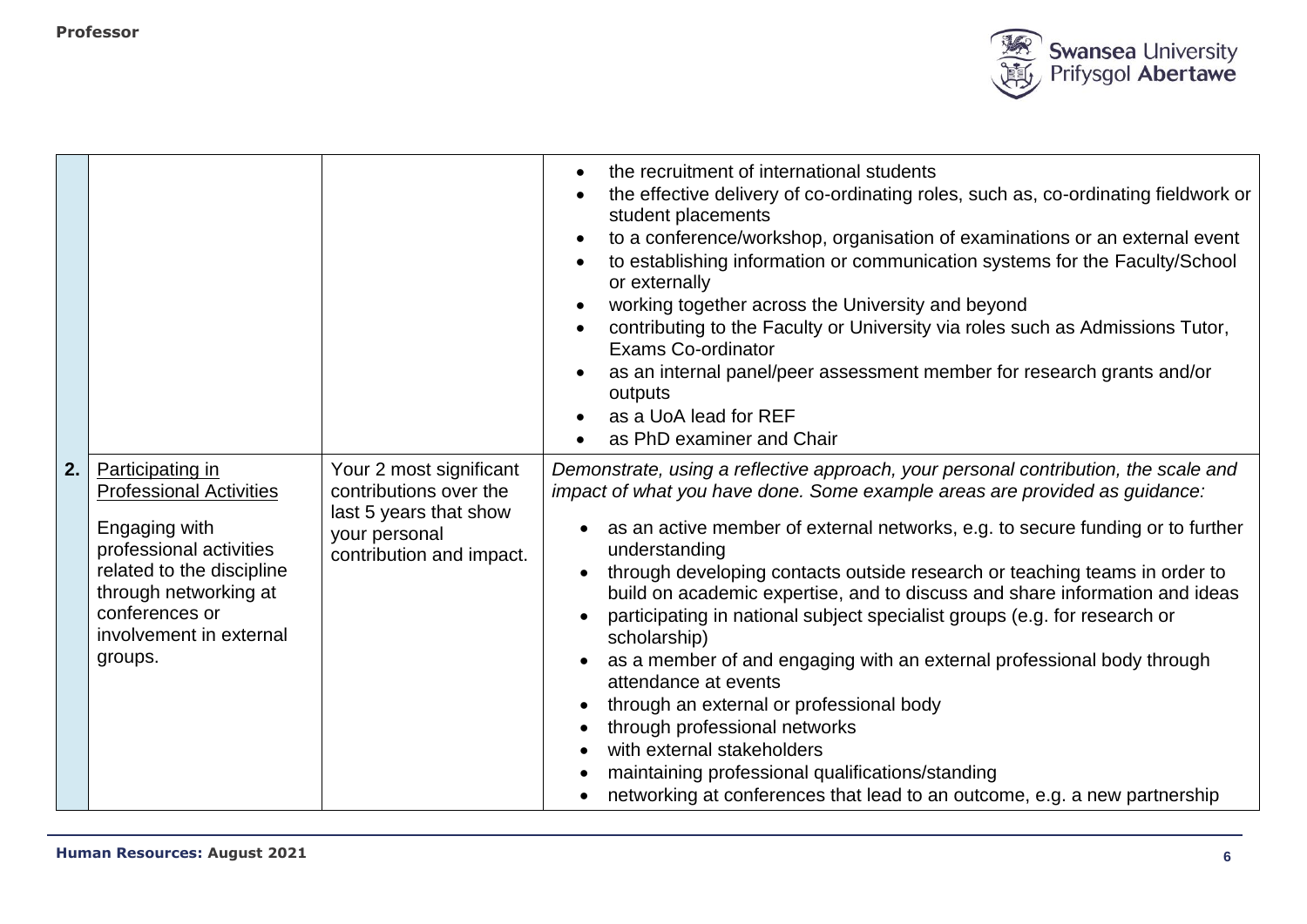

| 3. | <b>Managing Self and Others</b><br>Supporting and enabling<br>the development of<br>colleagues and yourself. | Your 2 most significant<br>contributions over the<br>last 5 years that show<br>your personal<br>contribution and impact. | Demonstrate, using a reflective approach, your personal contribution, the scale<br>and impact of what you have done. Some example areas are provided as<br>guidance:<br>(N.B.1 Please do not use personal names in examples)<br>(N.B.2 In more senior roles, the emphasis might be on supporting and developing<br>colleagues)<br>role modeling leadership values<br>using a coaching approach to engage with colleagues<br>contribution to promoting an environment of equality, trust respect and co-<br>operation<br>contribution to working collaboratively<br>$\bullet$<br>actively seeking and acting on feedback from colleagues<br>demonstrating continuous improvement through, for example, reviewing<br>module or programme handbooks, enrolment, recruitment, admissions or<br>the curriculum and the impact this has had<br>establishing and maintaining career development through training and<br>development activities (e.g. mentoring, PDR reviewing, research grant<br>writing, peer review of teaching)<br>mentoring and developing colleagues<br>completion of Transparent Approach to Costing (TRAC) returns, such as<br>the time allocation survey (TAS) |
|----|--------------------------------------------------------------------------------------------------------------|--------------------------------------------------------------------------------------------------------------------------|---------------------------------------------------------------------------------------------------------------------------------------------------------------------------------------------------------------------------------------------------------------------------------------------------------------------------------------------------------------------------------------------------------------------------------------------------------------------------------------------------------------------------------------------------------------------------------------------------------------------------------------------------------------------------------------------------------------------------------------------------------------------------------------------------------------------------------------------------------------------------------------------------------------------------------------------------------------------------------------------------------------------------------------------------------------------------------------------------------------------------------------------------------------------------------|
|    |                                                                                                              |                                                                                                                          | Successful completion of Research Integrity training in the last 3 years                                                                                                                                                                                                                                                                                                                                                                                                                                                                                                                                                                                                                                                                                                                                                                                                                                                                                                                                                                                                                                                                                                        |

- Indicative Performance Levels have been calculated on a full-time Equivalent basis. To ensure transparency, consistency and inclusivity, expectations must be realistic with regards to quantity of output. For those working on a part-time contract these levels must be calculated pro-rata. Staff that have individual circumstances should also have the opportunity to share the impact of these on their activity.
- Where there is more than one Indicative Performance Level, the University's strategic priority is indicated in bold.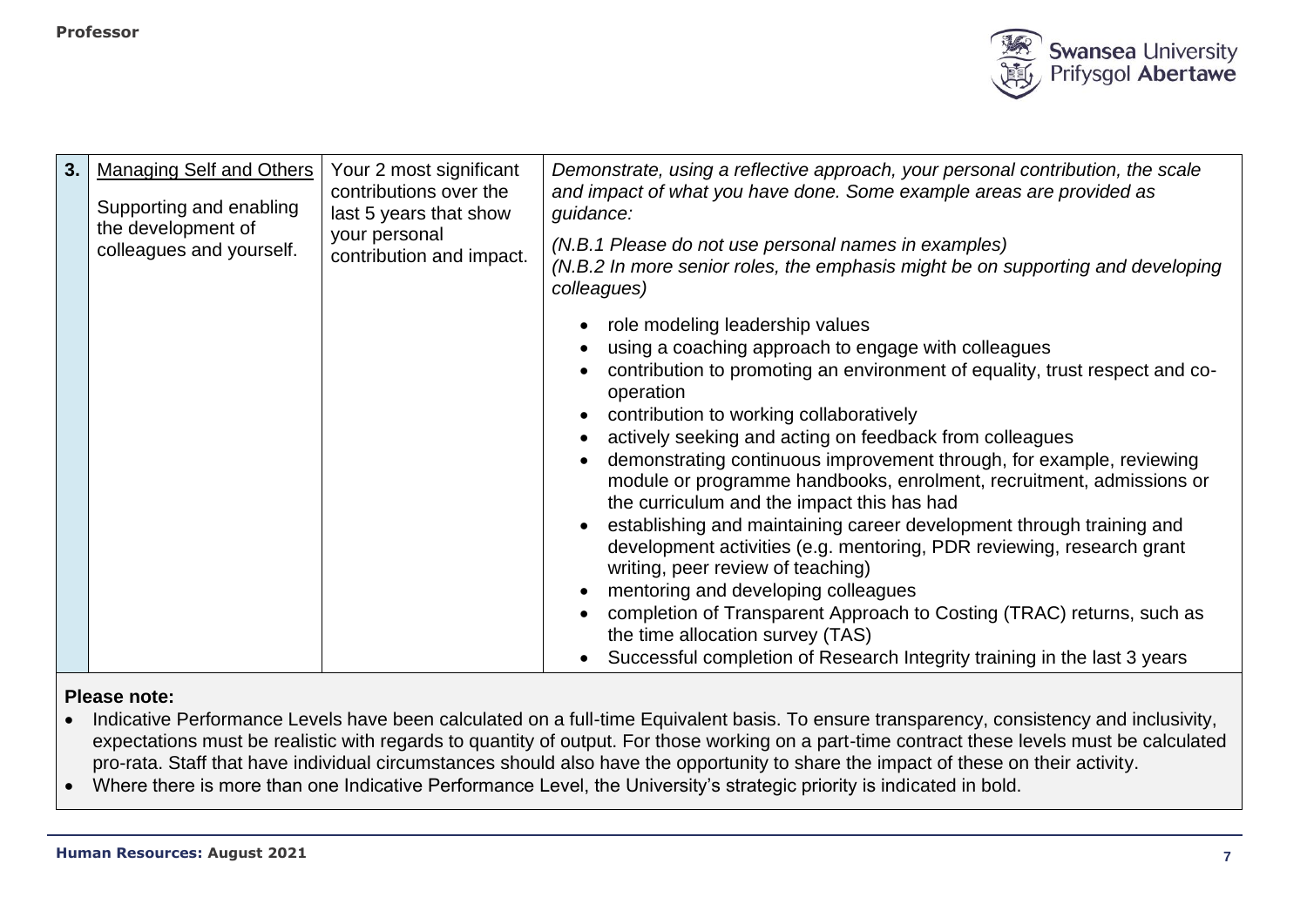

# **Academic Career Pathways Core Criteria – Research**

|     | <b>Criteria</b>                                                                                                                                                                           | <b>Indicative</b><br><b>Performance Level</b>                                                                                                   | <b>Examples</b>                                                                                                                                                                                                                                                                                                                                                                                                                                                                                                                                                                                                                                                                                                                                                                                                 |
|-----|-------------------------------------------------------------------------------------------------------------------------------------------------------------------------------------------|-------------------------------------------------------------------------------------------------------------------------------------------------|-----------------------------------------------------------------------------------------------------------------------------------------------------------------------------------------------------------------------------------------------------------------------------------------------------------------------------------------------------------------------------------------------------------------------------------------------------------------------------------------------------------------------------------------------------------------------------------------------------------------------------------------------------------------------------------------------------------------------------------------------------------------------------------------------------------------|
| 1.  | <b>Research Outputs and</b><br>Activity<br>Disseminating research<br>findings through appropriate<br>written, oral or other media<br>both internally and externally<br>to the University. | Two publications of<br>quality in 5 years                                                                                                       | Demonstrate, using a reflective approach, your personal contribution, the scale<br>and the quality and impact of what you have done. Some example areas are<br>provided as guidance:<br>publications and/or other output - books, articles, collective volumes, editions<br>of texts, translations, creative works, websites, datasets, policy papers,<br>research reports at a standard appropriate for that of the academic discipline                                                                                                                                                                                                                                                                                                                                                                        |
| 2.1 | <b>Research Projects and</b><br>Grants<br>Securing the resources<br>necessary to underpin<br>research/scholarly/innovation<br>activity, with success as<br>appropriate to the discipline. | Evidence of external<br>resources secured<br>relevant to the area<br>over a 5 year period,<br>such as those<br>indicated in the<br>example box. | Demonstrate, using a reflective approach, your personal contribution, the scale<br>and the impact of what you have done. Some example areas are provided as<br>guidance:<br>the types of resources can vary, depending on the discipline and can be<br>achieved either independently or in collaboration with others<br>independent or substantial contributions to the award of research support<br>funding or other acquisition of resources required to complete research<br>securing access to a library or special collection, obtaining travel grants,<br>$\bullet$<br>funding to stage a performance or exhibition, setting up a network, capturing of<br>Public Engagement with Research (PER) funding/activity with research<br>projects<br>evidence of the successful execution of a research project |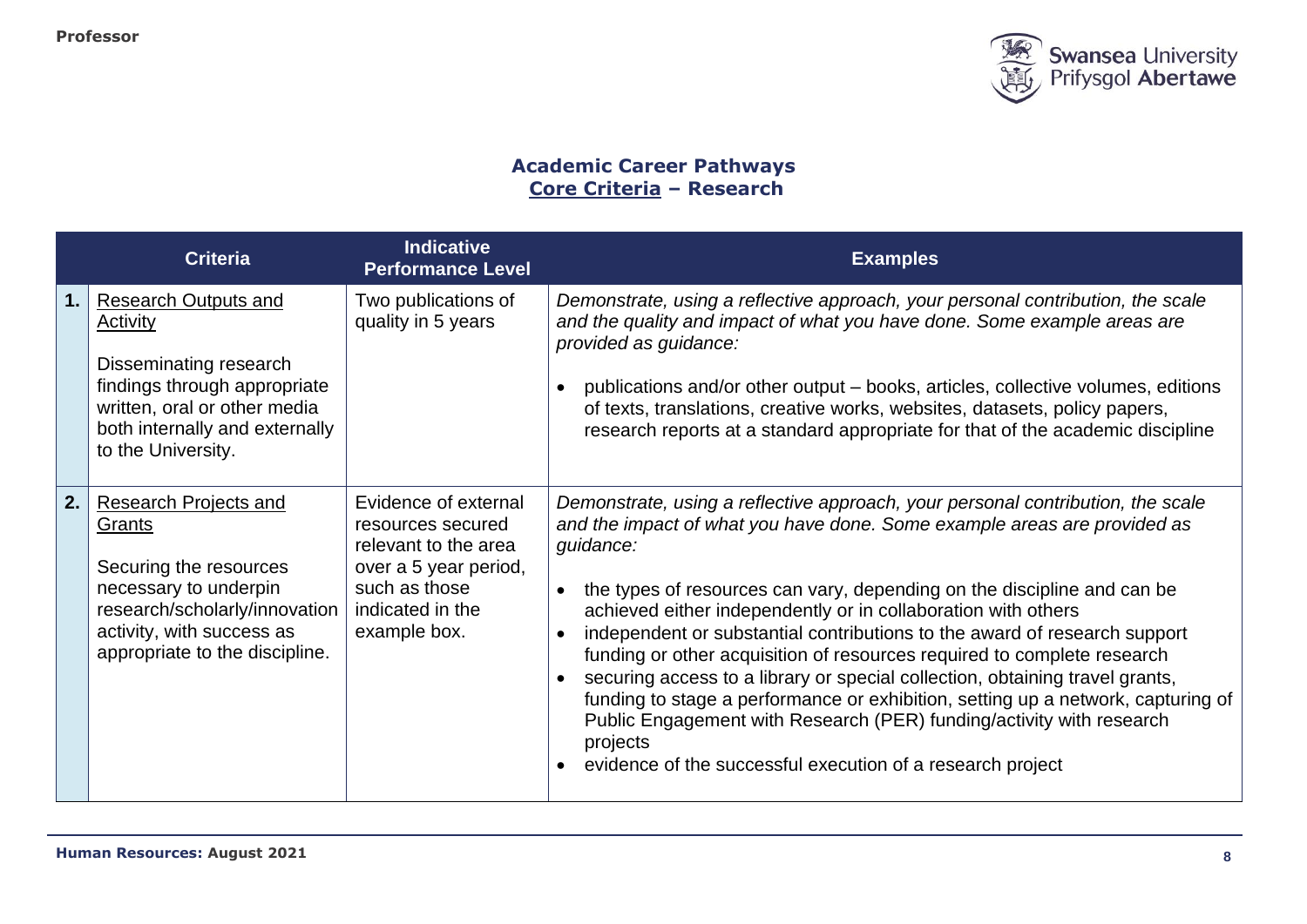

| 3.1 | Esteem<br>Contributing to the wider<br>academic community with                | Evidence of<br>supporting the<br>relevant<br>professional                                                                 | Demonstrate, using a reflective approach, your personal contribution, the scale<br>and the impact of what you have done. Some example areas are provided as<br>guidance.                                                                                                                                                                                                                                                                                                                                                                                                                                                                            |
|-----|-------------------------------------------------------------------------------|---------------------------------------------------------------------------------------------------------------------------|-----------------------------------------------------------------------------------------------------------------------------------------------------------------------------------------------------------------------------------------------------------------------------------------------------------------------------------------------------------------------------------------------------------------------------------------------------------------------------------------------------------------------------------------------------------------------------------------------------------------------------------------------------|
|     | demonstrable impact and<br>recognition from internal and<br>external sources. | community<br>One presentation<br>at a conference,<br>seminar or<br>workshop with<br>external<br>reach/impact per<br>year. | presenting at conferences, workshops and other fora (internal and external) in<br>the UK and, where appropriate, abroad<br>engagement with public-facing bodies, e.g. BBC Documentaries, museums,<br>science/arts festivals<br>engagement with policy bodies, e.g. Commissions, Parliamentary Committees,<br>Non-Governmental Organisations<br>developing submissions/activities/outputs for public engagement with the<br>University, e.g. Swansea Science Festival/Famelab/Oriel/Science<br>Cafe/Research as Art<br>Acting as a member of an external funding award panel, as an external<br>examiner for Postgraduate students, scholarly review |

- Indicative Performance Levels have been calculated on a full-time Equivalent basis. To ensure transparency, consistency and inclusivity, expectations must be realistic with regards to quantity of output. For those working on a part-time contract these levels must be calculated pro-rata. Staff that have individual circumstances should also have the opportunity to share the impact of these on their activity.
- Where there is more than one Indicative Performance Level, the University's strategic priority is indicated in bold.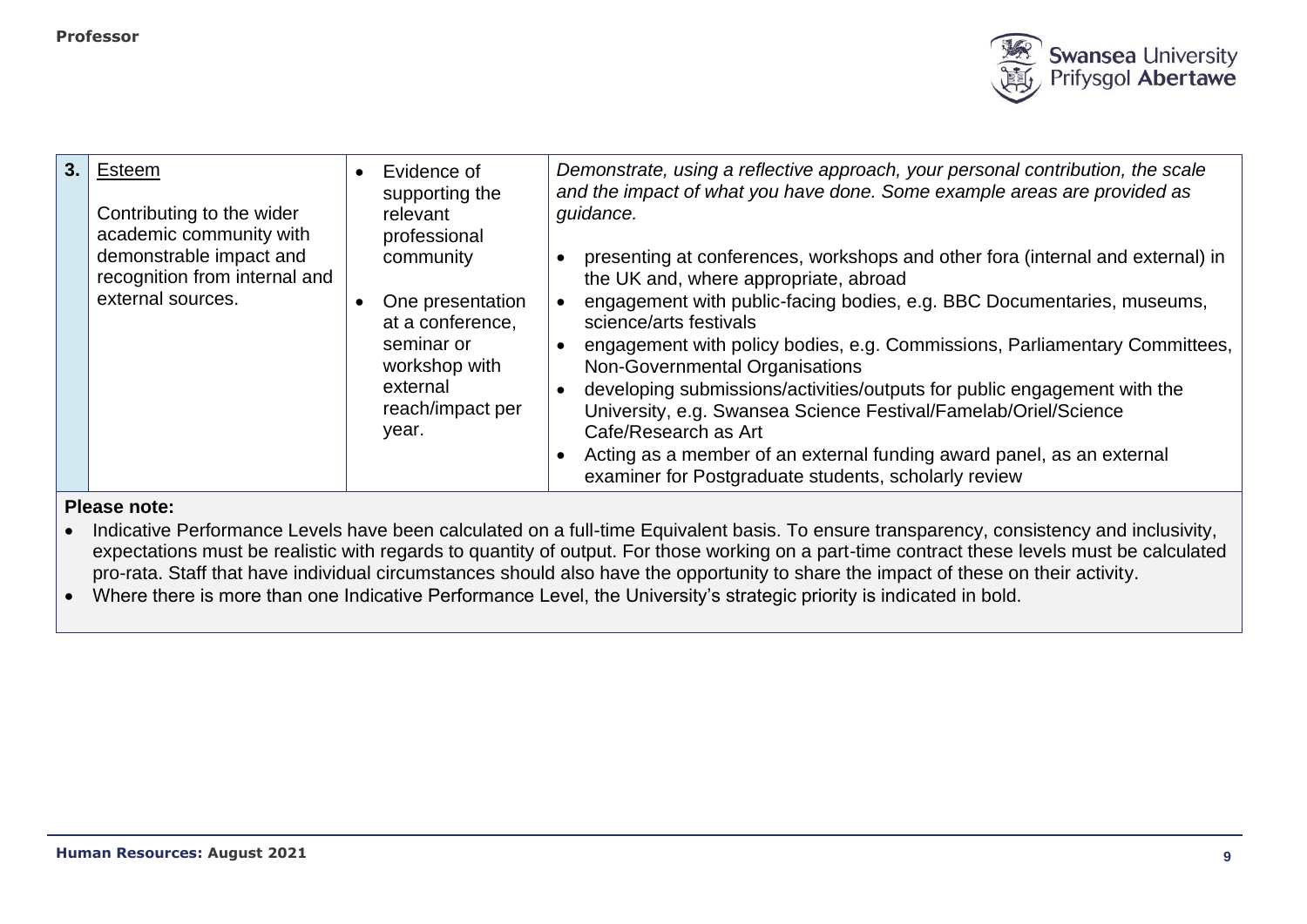

# **Academic Career Pathways Core Criteria – Teaching**

|    | <b>Criteria</b>                                                                                                                                                                                                                                                                                 | <b>Indicative Performance Level</b>                                                                                                                                                                                                                                             | <b>Examples</b>                                                                                                                                                                                                                                                                                                                                                                                                                                                                                                                                                                                                         |
|----|-------------------------------------------------------------------------------------------------------------------------------------------------------------------------------------------------------------------------------------------------------------------------------------------------|---------------------------------------------------------------------------------------------------------------------------------------------------------------------------------------------------------------------------------------------------------------------------------|-------------------------------------------------------------------------------------------------------------------------------------------------------------------------------------------------------------------------------------------------------------------------------------------------------------------------------------------------------------------------------------------------------------------------------------------------------------------------------------------------------------------------------------------------------------------------------------------------------------------------|
| 1. | <b>Teaching Delivery</b><br>Contributing to courses within<br>the taught portfolio, reviewing<br>and updating own course<br>materials and delivering<br>sessions using the most<br>appropriate mode of delivery.<br>This includes ensuring that<br>L&T policy and procedures are<br>adhered to. | <b>Delivery</b><br>Evidence of positive impact<br>of teaching on University<br><b>KPIs</b><br>improved progression/<br>retention<br>academic mentoring<br>$\equiv$<br>successful module<br>outcomes, as in number<br>of $1st$ , 2.1s, reducing<br>module failure rate           | Demonstrate, using a reflective approach, your personal contribution,<br>the scale and the impact of what you have done. Some examples areas<br>are provided as guidance:<br><b>Delivery</b><br>comments regarding volume and range of teaching<br>reflection on response rates to student feedback<br>development of new courses that have attracted students<br>acting as a module co-ordinator<br>taking responsibility for a particular Undergraduate module,<br>reviewing and updating the module/parts of module or creating new                                                                                  |
|    | Development and delivery of<br>teaching to the appropriate<br>standard. Assessment and<br>quality assurance of<br>components of the taught<br>portfolio, within the academic<br>unit.<br>Taking part in course/module<br>and programme development.                                             | <b>Module Feedback Scores</b><br>for Student Module<br><b>Feedback Questions 1, 2</b><br>and 3 of at least the lower<br>quartile value averaged<br>over a 3 year period.<br>Evidence of successful<br>student project supervision<br>(showing number of<br>students supervised, | module<br>working with other members of the programme team to improve<br>governance and delivery of the programme<br>evidence of engagement with the student body to increase<br>participation in student feedback and enhance the student voice<br>ensuring that the content and materials are up to date including<br>learning outcomes, module plan, teaching materials, assessment<br>planners and module teaching strategy<br>teaching is underpinned by the latest/current understanding as<br>appropriate to the level of students based on research/scholarship in<br>the field and draws directly on this link |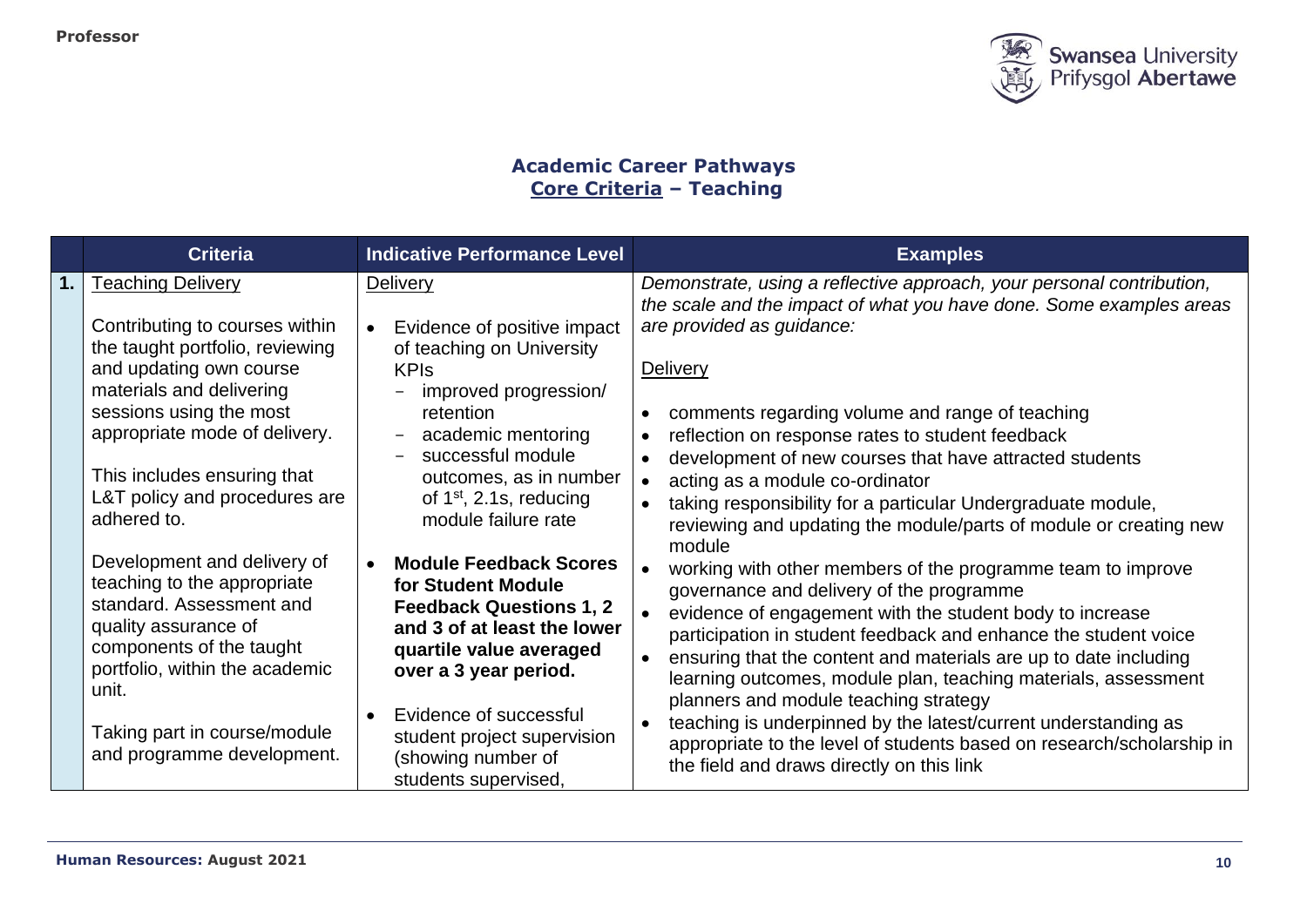

| Contribution to the Student<br><b>Experience and Employability.</b> | supporting them through<br>the research process).    | ensuring effective assessment, clearly linked to the curriculum, with<br>appropriate turnaround of marks and feedback to students, meeting<br>agreed deadlines for return of feedback                                        |
|---------------------------------------------------------------------|------------------------------------------------------|------------------------------------------------------------------------------------------------------------------------------------------------------------------------------------------------------------------------------|
| Responding to feedback                                              | Evidence of successful<br>feedback from professional | designing and delivering own teaching using appropriate<br>style/method to meet the identified learning objectives                                                                                                           |
| Engaging with the programme<br>team                                 | learners.                                            | successful supervision of project students for undergraduate or<br>postgraduate taught degrees                                                                                                                               |
|                                                                     | Evidence of pro-actively<br>seeking feedback         | evidence of being an effective academic mentor (evidence might<br>include withdrawal and retention rates at programme level, number<br>of tutees, support with employability activities, widening access &<br>participation) |
|                                                                     |                                                      | preparing and delivering CPD to professional learners and receiving<br>and acting on feedback                                                                                                                                |
|                                                                     |                                                      | receiving positive feedback from students (e.g. module evaluation,<br>meetings with students, online evaluation through student feedback<br>surveys)                                                                         |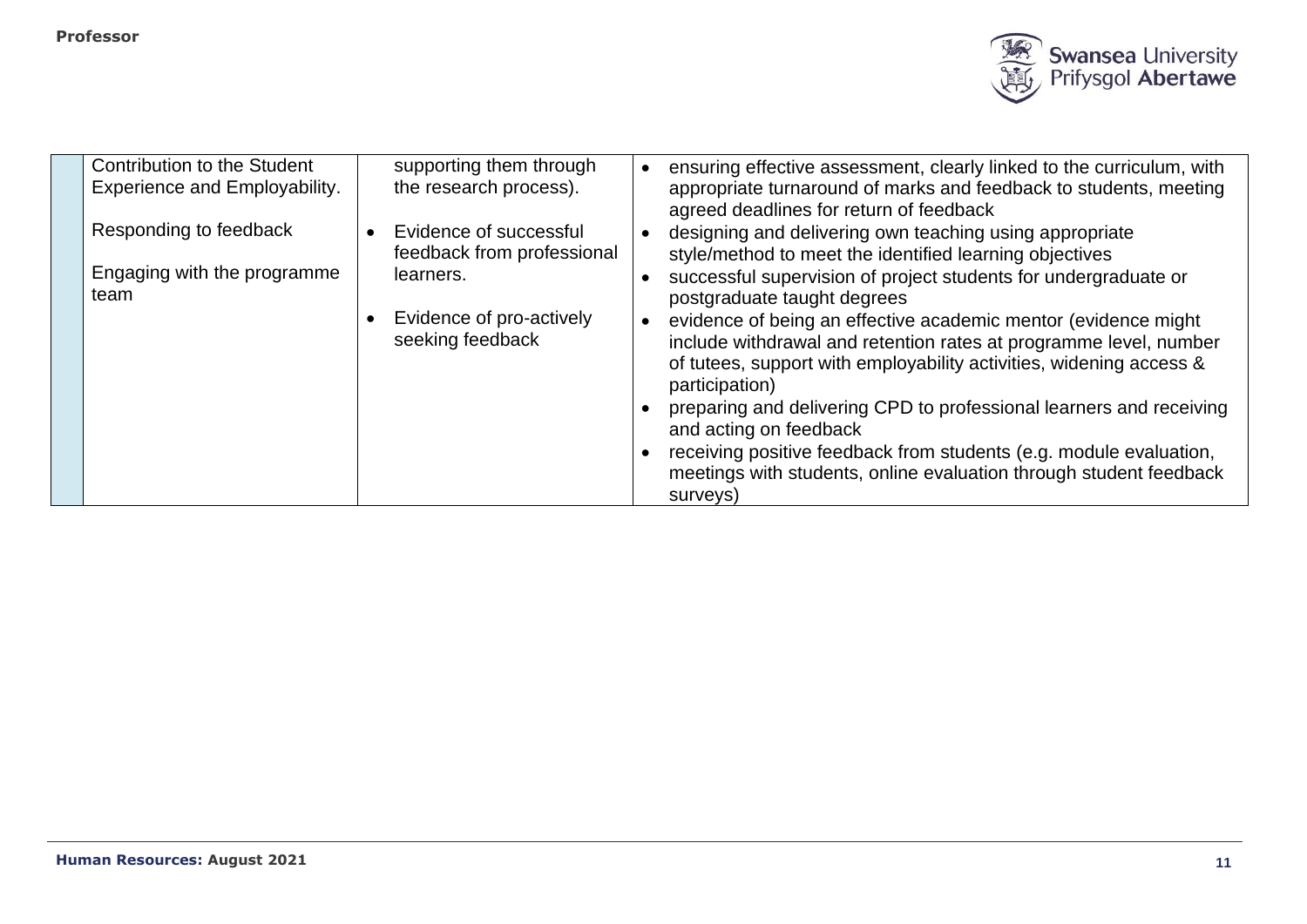

| 2. | <b>Personal Teaching and</b>      | Successful                | Demonstrate, using a reflective approach, your personal contribution,                                         |
|----|-----------------------------------|---------------------------|---------------------------------------------------------------------------------------------------------------|
|    | <b>Improving Practice</b>         | implementation of         | the scale and the impact of what you have done. Some examples areas                                           |
|    |                                   | improvements in teaching. | are provided as guidance:                                                                                     |
|    | Demonstrating awareness of        |                           |                                                                                                               |
|    | current research and              | Evidence of ongoing       | Involvement in CPD activities, such as peer review, workshops,                                                |
|    | knowledge in the field and        | personal development via  | professional development courses that have led to an enhancement                                              |
|    | integrating this into teaching by | CPD over the last three   | in your own teaching practice                                                                                 |
|    | developing practice in the light  | years and evidence of its | actively engaging in reviewing and developing provision                                                       |
|    | of this activity.                 | impact on teaching.       | adapting teaching delivery and content appropriately in the light of<br>formal and informal feedback received |
|    |                                   |                           | putting forward ideas to improve and update a particular course in                                            |
|    |                                   |                           | order to make it more attractive to students                                                                  |
|    |                                   |                           | bringing material up to date to fit current policy content and<br>professional body requirements              |
|    |                                   |                           | adapting work in the light of comments from external examiners or<br>peers                                    |
|    |                                   |                           | innovation in teaching methods and assessment of that innovation                                              |
|    |                                   |                           | revising teaching to ensure that it is relevant to the whole student                                          |
|    |                                   |                           | experience to take account of employability or widening access                                                |
|    |                                   |                           | issues                                                                                                        |
|    |                                   |                           | giving consideration to any particular needs of international students/                                       |
|    |                                   |                           | disabled students / non-traditionally qualified / non-traditional                                             |
|    |                                   |                           | students when providing teaching                                                                              |
|    |                                   |                           |                                                                                                               |
|    |                                   |                           | Further examples of teaching innovation can be found on the <b>SALT</b><br>website                            |
|    |                                   |                           |                                                                                                               |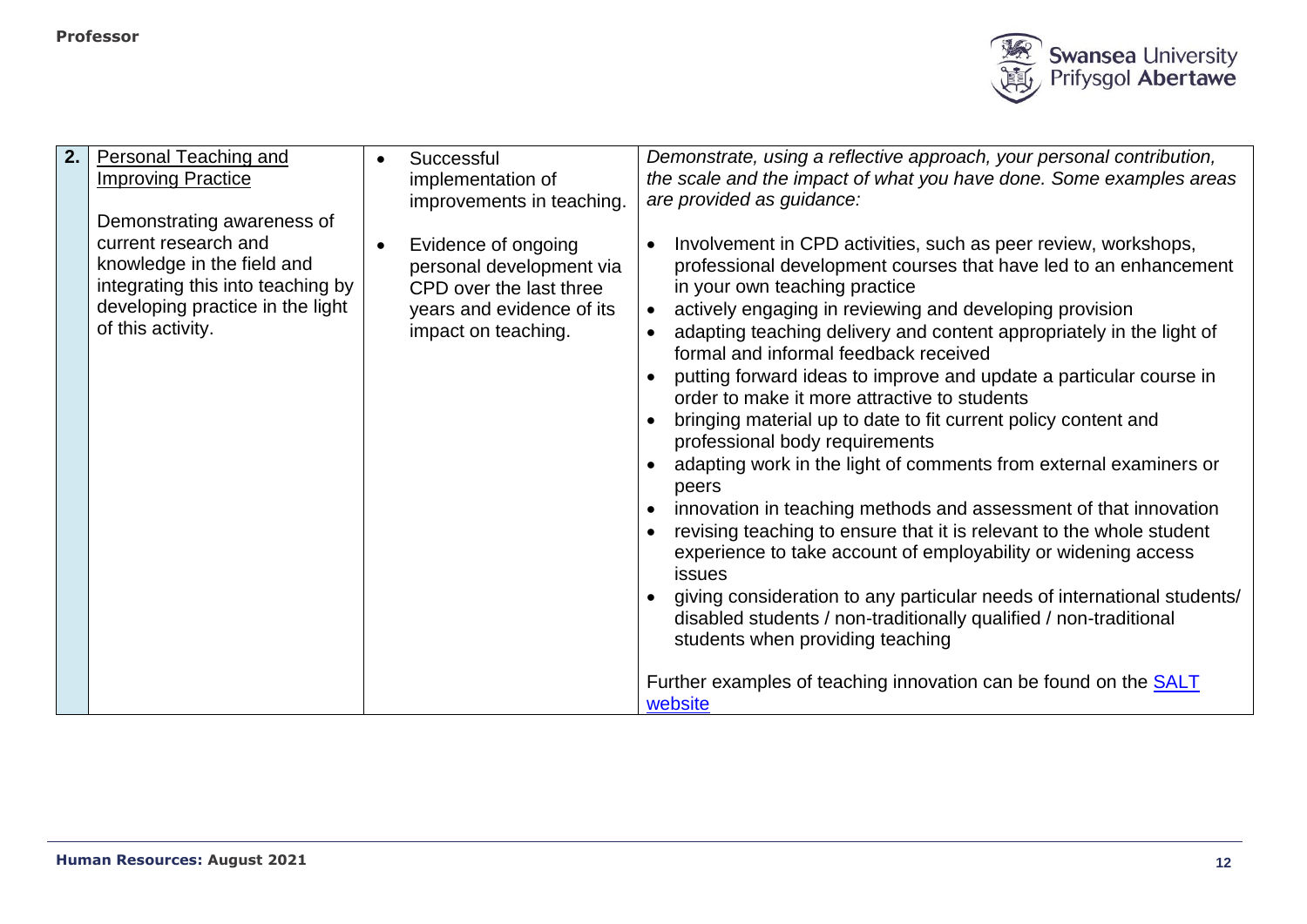

| 3. | <b>Professional Recognition</b><br>Undertaking and completing a<br>professional teaching<br>qualification.                                          | <b>Holding or actively working</b><br>towards and obtaining HEA<br>Fellowship or equivalent as<br>recognised by HESA.<br>(Please see revised definition<br>for 2021 of "working towards"<br>in appendix C) | Demonstrate, using a reflective approach, your personal contribution,<br>the scale and the impact of what you have done. Some examples areas<br>are provided as guidance:<br>fellowship of the HEA or working towards HEA Fellowship or<br>equivalent e.g. the AOME (Medical Educators Recognition)<br>undertaking and completing a recognised teaching qualification such<br>as the accredited Teaching in Higher Education qualification (tHE)<br>course, PGCE or another recognised professional teaching<br>qualification<br>peer recognition in the discipline<br>participating as an external examiner<br>ELTA and other teaching awards |
|----|-----------------------------------------------------------------------------------------------------------------------------------------------------|------------------------------------------------------------------------------------------------------------------------------------------------------------------------------------------------------------|------------------------------------------------------------------------------------------------------------------------------------------------------------------------------------------------------------------------------------------------------------------------------------------------------------------------------------------------------------------------------------------------------------------------------------------------------------------------------------------------------------------------------------------------------------------------------------------------------------------------------------------------|
| 4. | <b>Advancing and Applying</b><br><b>Practice across the community</b><br>Responsibility for working with<br>others to advance teaching<br>practice. | Evidence of contribution to<br>School, Subject or<br>Department teaching<br>development over the last<br>three years and evidence of<br>its impact on teaching.<br>Evidence of feedback from<br>peers.     | Demonstrate, using a reflective approach, your personal contribution,<br>the scale and the impact of what you have done. Some examples areas<br>are provided as guidance.<br>contributing to Faculty/School/Department teaching development<br>disseminating good practice to others<br>engaging positively in the peer observation process<br>involvement in reviewing teaching approaches or module/programme<br>curricula<br>contribution to School Review progress<br>attendance at a conference, which has led to an enhancement in<br>teaching practice                                                                                  |
|    | Dlogge neter                                                                                                                                        |                                                                                                                                                                                                            |                                                                                                                                                                                                                                                                                                                                                                                                                                                                                                                                                                                                                                                |

• Indicative Performance Levels have been calculated on a full-time Equivalent basis. To ensure transparency, consistency and inclusivity, expectations must be realistic with regards to quantity of output. For those working on a part-time contract these levels must be calculated pro-rata. Staff that have individual circumstances should also have the opportunity to share the impact of these on their activity.

• Where there is more than one Indicative Performance Level, the University's strategic priority is indicated in bold.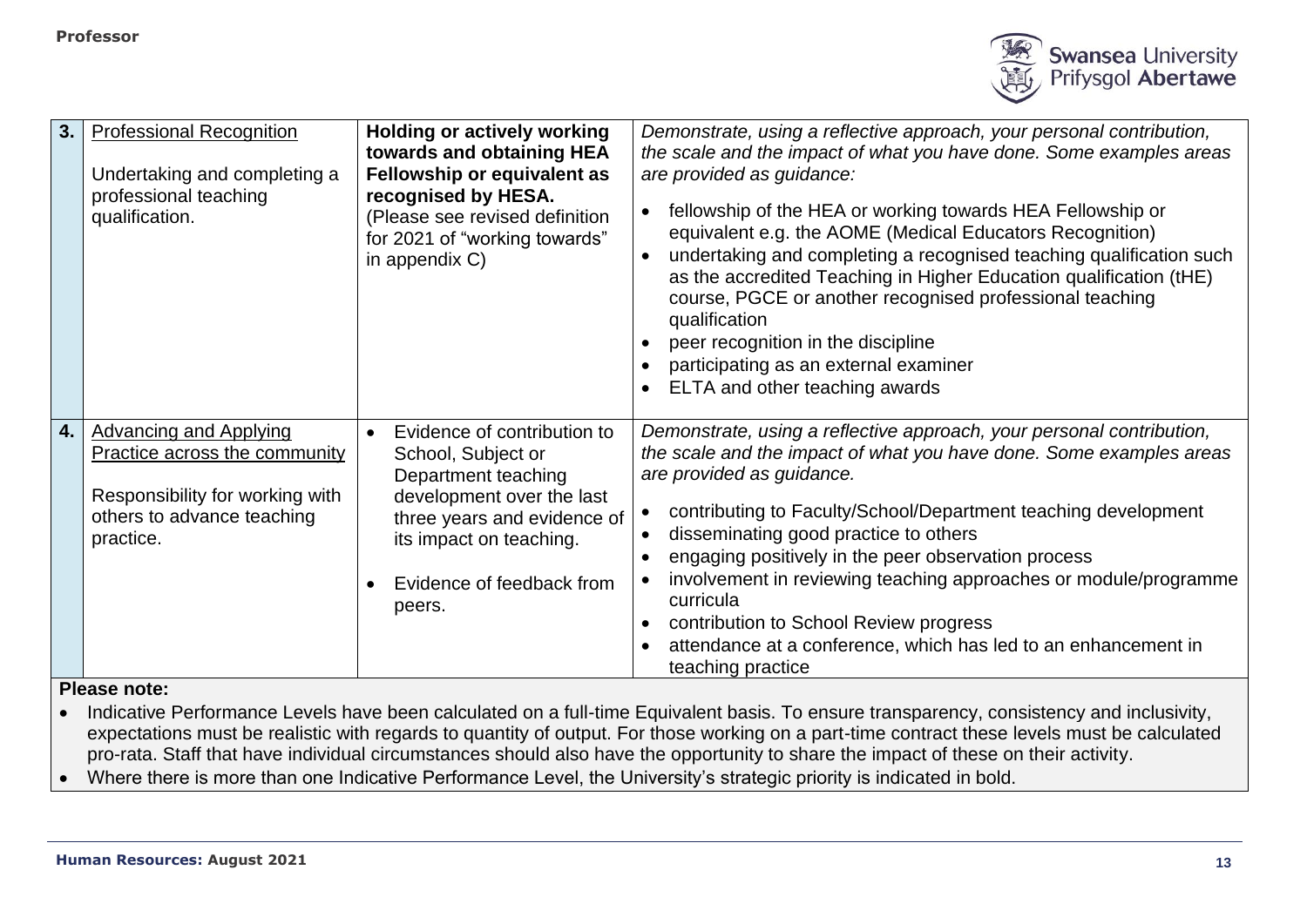

# **Academic Career Pathways Enhanced Criteria – Research**

| <b>Criteria</b>                                                                                                                                                                                                                                                                                                                                   | <b>Indicative Performance Level</b>                                                                                                                                                                      | <b>Examples</b>                                                                                                                                                                                                                                                                                                                                                                                                                                                                                                                                                                                                                                                                                                                                                                                                                                                                                                                                                                                                                                                                                                                                                                                          |
|---------------------------------------------------------------------------------------------------------------------------------------------------------------------------------------------------------------------------------------------------------------------------------------------------------------------------------------------------|----------------------------------------------------------------------------------------------------------------------------------------------------------------------------------------------------------|----------------------------------------------------------------------------------------------------------------------------------------------------------------------------------------------------------------------------------------------------------------------------------------------------------------------------------------------------------------------------------------------------------------------------------------------------------------------------------------------------------------------------------------------------------------------------------------------------------------------------------------------------------------------------------------------------------------------------------------------------------------------------------------------------------------------------------------------------------------------------------------------------------------------------------------------------------------------------------------------------------------------------------------------------------------------------------------------------------------------------------------------------------------------------------------------------------|
| <b>Research Outputs and</b><br><b>Activity</b><br>Recognition of excellence<br>in terms of reach<br>significance and impact of                                                                                                                                                                                                                    | Two 4* outputs over a 5<br>$\bullet$<br>year period plus at least<br>two 3 <sup>*</sup> outputs.<br><b>OR</b>                                                                                            | Demonstrate, using a reflective approach, your personal contribution, the<br>scale and impact of what you have done. Some example areas are provided<br>as guidance:<br>comments regarding the publication quality score $(0-12)^*$ , particularly<br>where a publication is at a threshold between one level and another                                                                                                                                                                                                                                                                                                                                                                                                                                                                                                                                                                                                                                                                                                                                                                                                                                                                                |
| research within the<br>relevant field/discipline.<br>This is demonstrated<br>through plans for, and a<br>sustained and<br>distinguished record of,<br>publication of world leading<br>or internationally excellent<br>research outputs with<br>demonstrable impact on<br>leading researchers and<br>the research agenda within<br>the discipline. | Lead Author of an impact $\cdot$<br>$\bullet$<br>case study for REF 2021<br>(Green at every level in the $\vert \bullet \vert$<br>current year) with at least<br>four 3* outputs in the last 5<br>years. | an international reputation for a body of work that comprises internationally<br>excellent and world leading outputs<br>a sustained record of publications in high quality, internationally<br>recognised journals<br>making a leading contribution to an Impact case study for consideration<br>for REF submission<br>other evidence that would indicate quality of publication, such as quality of<br>the journal, publisher, as appropriate to the field<br>research findings having substantial and demonstrable impact in terms of<br>its reach and significance on business, government, health and wellbeing,<br>the public, environment or cultural life or changed behaviour, practice,<br>policy or service delivery. Directly and measurably influencing and adding<br>value to an external body<br>producing plans with specific objectives and timescales for programmatic<br>research in a field, including funding applications, research capacity<br>building and publications over the next 5 years<br>developing research teams and groups to carry out research into a<br>particular issue within the discipline<br>mentoring colleagues with regard to research outputs and activity |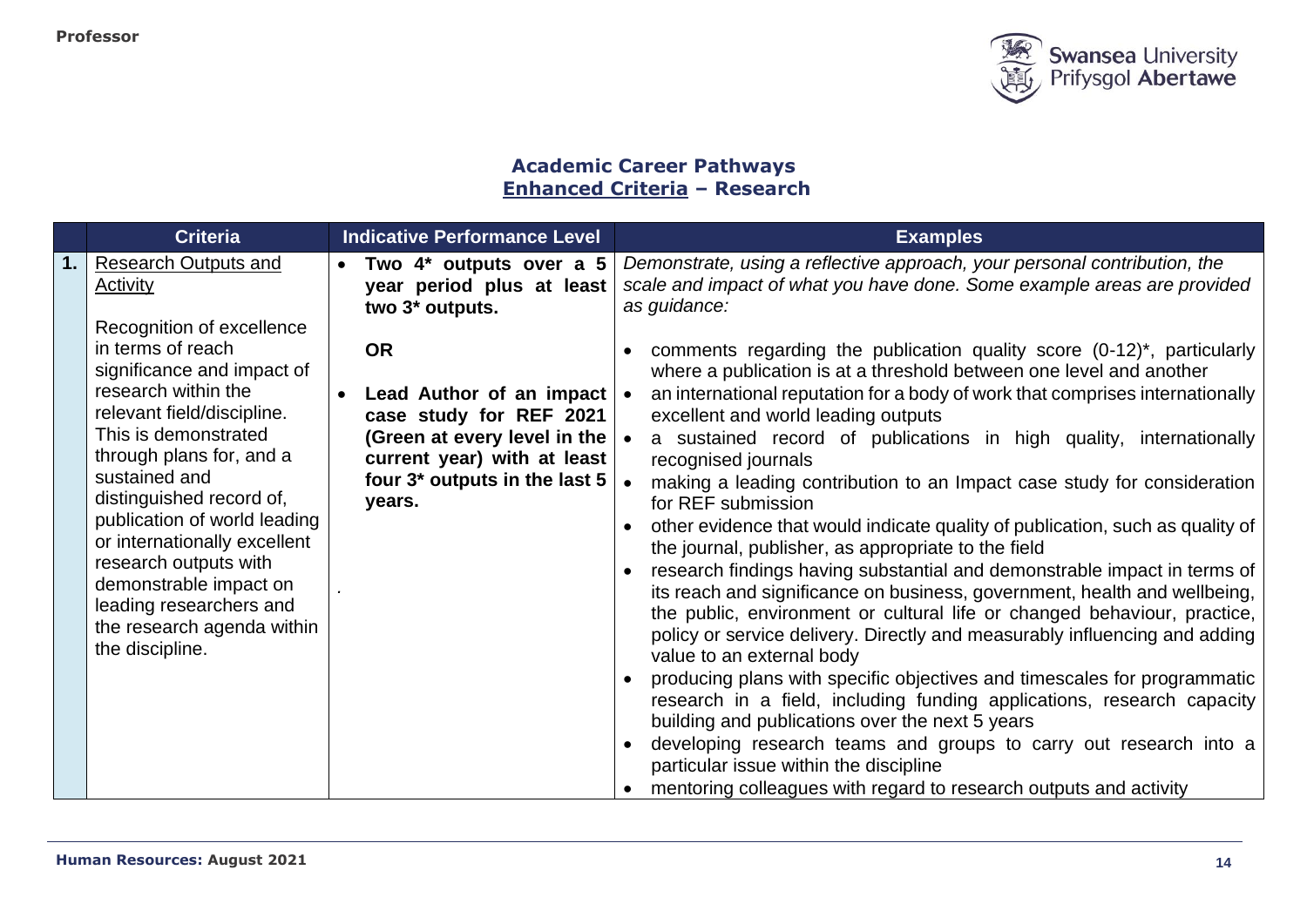

| 2. | <b>Research Projects and</b>                                                                                                                                                                                                    | A record of award and                                                                                                                                                                                                                      | taking a leading role to ensure activities are aligned to the University and<br>Faculty Research strategy for outputs and activity<br>*Further information regarding publication quality score (0-12) can be found<br>on the REF Share-point site                                                                                                                                                                                                                                                                                                                                                                                                                                                                                                                                                                                                                                                                                                                                                                                                                                                                    |
|----|---------------------------------------------------------------------------------------------------------------------------------------------------------------------------------------------------------------------------------|--------------------------------------------------------------------------------------------------------------------------------------------------------------------------------------------------------------------------------------------|----------------------------------------------------------------------------------------------------------------------------------------------------------------------------------------------------------------------------------------------------------------------------------------------------------------------------------------------------------------------------------------------------------------------------------------------------------------------------------------------------------------------------------------------------------------------------------------------------------------------------------------------------------------------------------------------------------------------------------------------------------------------------------------------------------------------------------------------------------------------------------------------------------------------------------------------------------------------------------------------------------------------------------------------------------------------------------------------------------------------|
|    | Grants<br>A sustained record of<br>developing and leading<br>major programmes of<br>individual or collaborative<br>research for national or<br>international grants or<br>other awards, as<br>appropriate to the<br>discipline. | management of externally<br>funded research grants or<br>projects or equivalent over a 5<br>year period as Principal<br>Investigator with a total value of<br>the Upper Quartile band for the<br>discipline. (see table at<br>Appendix A). | Demonstrate, using a reflective approach, your personal contribution, the<br>scale and impact of what you have done. Some example areas are provided<br>as guidance:<br>a record of successful research funding as Principal Investigator<br>a record of attracting funding to run seminar series/conferences<br>a record of externally-funded research awards for resources including<br>travel, studentships etc<br>sustained success in attracting funding from UK RI, major charitable trusts<br>(e.g. Wellcome and Leverhulme), and industry<br>developing cross-institutional and cross-disciplinary research groups<br>developing external contacts with a view to incorporating joint working as<br>part of a research grant application<br>mentoring colleagues with regard to grant applications, for example,<br>undertaking peer review of draft research grant applications<br>taking a leading role to ensure activities are aligned to the University and<br>Faculty Research strategy for projects and grants<br>Sustained track record of leadership in the delivery of a major grant or<br>project |
| 3. | Esteem<br>Recognised as an<br>authority and leader in the                                                                                                                                                                       | Evidence of sustained<br>$\bullet$<br>international peer recognition<br>over the last 5 years.                                                                                                                                             | Demonstrate using a reflective approach, your personal contribution, the<br>scale and the impact of what you have done. Some example areas are<br>provided as guidance:                                                                                                                                                                                                                                                                                                                                                                                                                                                                                                                                                                                                                                                                                                                                                                                                                                                                                                                                              |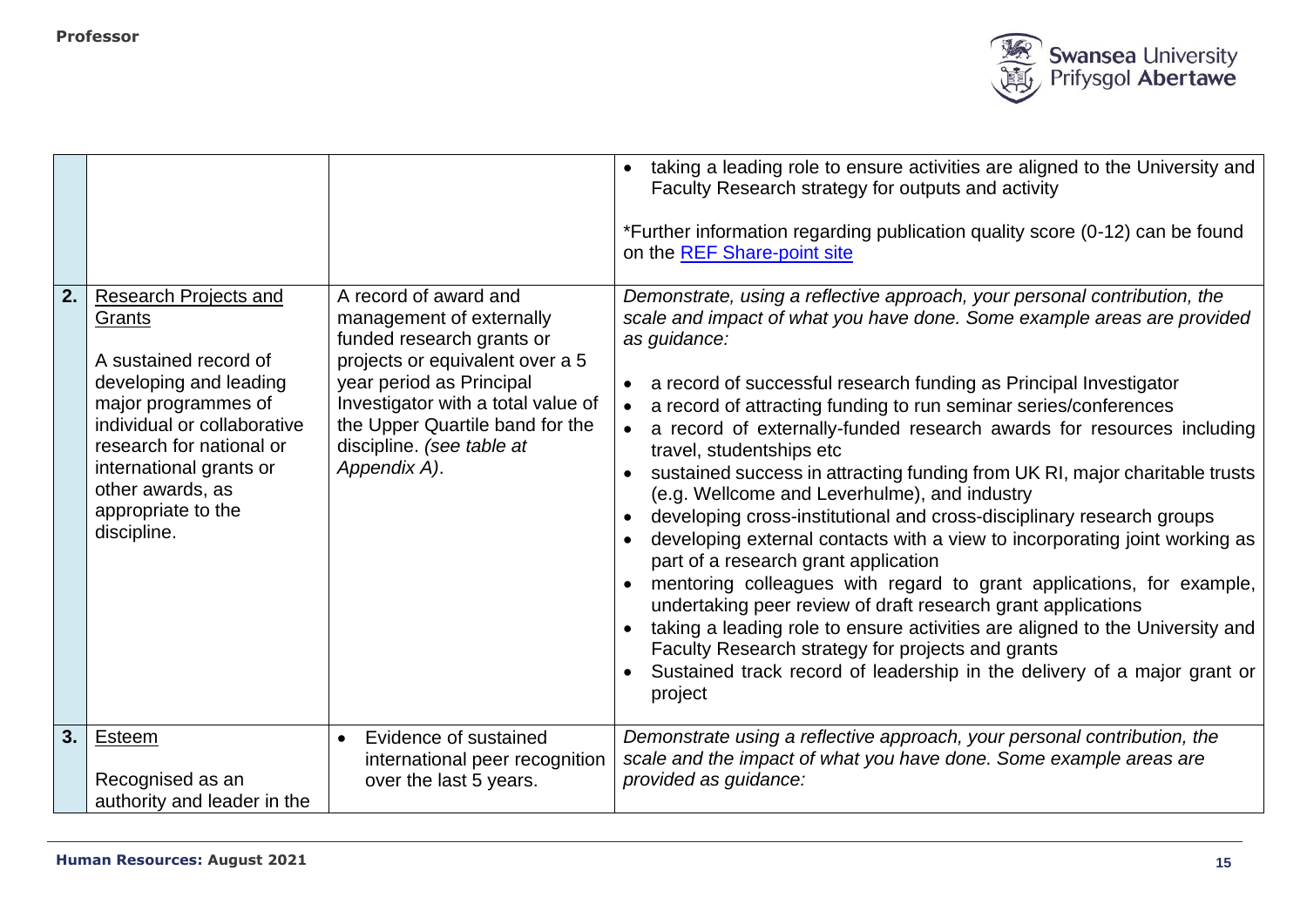

|                  | field/discipline or<br>professional community<br>with demonstrable impact<br>on the strategic direction of<br>future research.                                                                                 | A record of sustained<br>conference participation that<br>equates to attending one<br>conference with international<br>reach each year as invited<br>speaker over the last 5<br>years. At least one should be<br>as plenary speaker.                                                                             | establishing and leading joint projects to develop international guidelines<br>on research into a particular field to improve partnership working<br>chairing the executive committee of a specialist society and leading the<br>development of a more strategic approach on this field of research<br>being Chair of a REF panel or sub-panel, serving in a senior advisory<br>position with UK RI or the major charities<br>a sustained track record of invited and key note presentations<br>award of prizes or similar marks of recognition by peer-group bodies<br>providing advice to government or policy-making bodies<br>high level membership of appropriate professional bodies or equivalent<br><b>Research Funding Assessor</b><br>being an active member of an editorial board of a respected journal<br>organising an international conference in a new subject area<br>mentoring colleagues with regard to research esteem<br>leading the successful organisation of an international conference and<br>editorship of proceedings<br>publication metrics |
|------------------|----------------------------------------------------------------------------------------------------------------------------------------------------------------------------------------------------------------|------------------------------------------------------------------------------------------------------------------------------------------------------------------------------------------------------------------------------------------------------------------------------------------------------------------|--------------------------------------------------------------------------------------------------------------------------------------------------------------------------------------------------------------------------------------------------------------------------------------------------------------------------------------------------------------------------------------------------------------------------------------------------------------------------------------------------------------------------------------------------------------------------------------------------------------------------------------------------------------------------------------------------------------------------------------------------------------------------------------------------------------------------------------------------------------------------------------------------------------------------------------------------------------------------------------------------------------------------------------------------------------------------|
| $\overline{4}$ . | Postgraduate Research<br>Student Supervision and<br>Development<br>An extensive and<br>sustained record of<br>successful postgraduate<br>research student<br>supervision and<br>completion (including<br>PhD). | <b>Successful completion of</b><br>at least 2 PGR students as<br>first supervisor in a 5 year<br>period and typically acting<br>as first supervisor for at<br>least 2 students per year,<br>as part of an extensive and<br>sustained record of<br>successful postgraduate<br>research student<br>supervision and | Demonstrate using a reflective approach, your personal contribution, the<br>scale and the impact of what you have done. Some example areas are<br>provided as guidance:<br>comments regarding completion rates and changes in exit qualifications<br>evidence of success from enrolment to completion<br>supervising postgraduate research, PhD, MRes students or dissertations<br>linked to the specific area of research<br>positive feedback received from students, colleagues and external<br>examiners                                                                                                                                                                                                                                                                                                                                                                                                                                                                                                                                                             |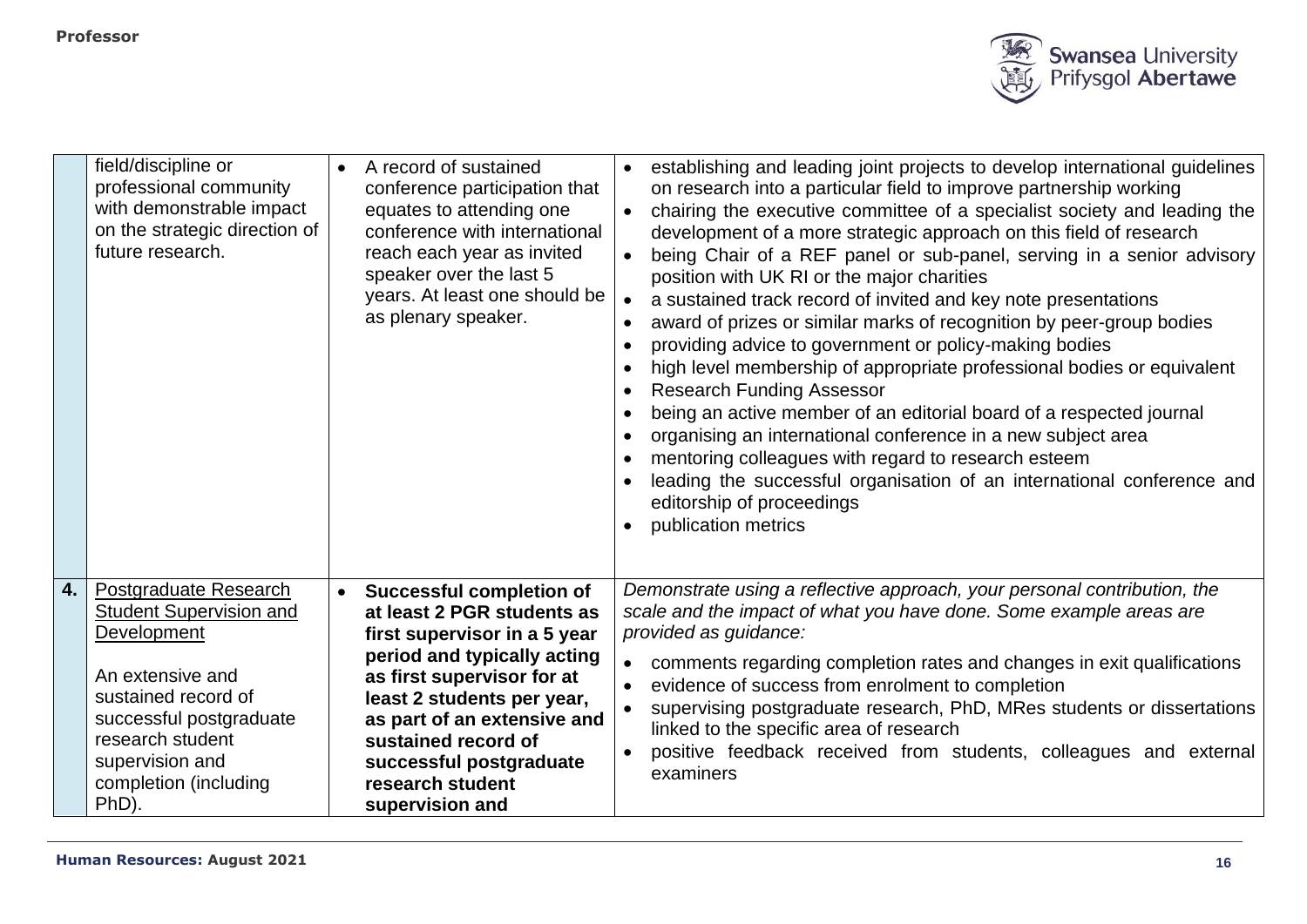

| completion (including | a successful record of supervising graduates as evidenced by completion      |
|-----------------------|------------------------------------------------------------------------------|
| PhD).                 | within 4 years for all full time students                                    |
|                       | distinctions/awards earned by students for work supervised                   |
| PhD examiner.         | leading supervisory colleagues, sharing of best practice and lessons         |
|                       | learned and engagement with the PGR Office training programme to help        |
|                       | shape and support training sessions and materials                            |
|                       | mentoring colleagues in relation to PGR supervision                          |
|                       | track record of acting as an external examiner for PhD                       |
|                       | leading PGR admissions/recruitment                                           |
|                       | being part of Faculty PGR committees                                         |
|                       | involved in writing Doctoral Training Partnership (DTP) applications         |
|                       | taking a leading role to ensure activities are aligned to the University and |
|                       | Faculty strategy for PGR student supervision                                 |
|                       | leading activities at a University level that change, encourage and embed    |
|                       | a PGR culture of engagement, leading to impactful research                   |

• Indicative Performance Levels have been calculated on a full-time Equivalent basis. To ensure transparency, consistency and inclusivity, expectations must be realistic with regards to quantity of output. For those working on a part-time contract these levels must be calculated pro-rata. Staff that have individual circumstances should also have the opportunity to share the impact of these on their activity.

• Where there is more than one Indicative Performance Level, the University's strategic priority is indicated in bold.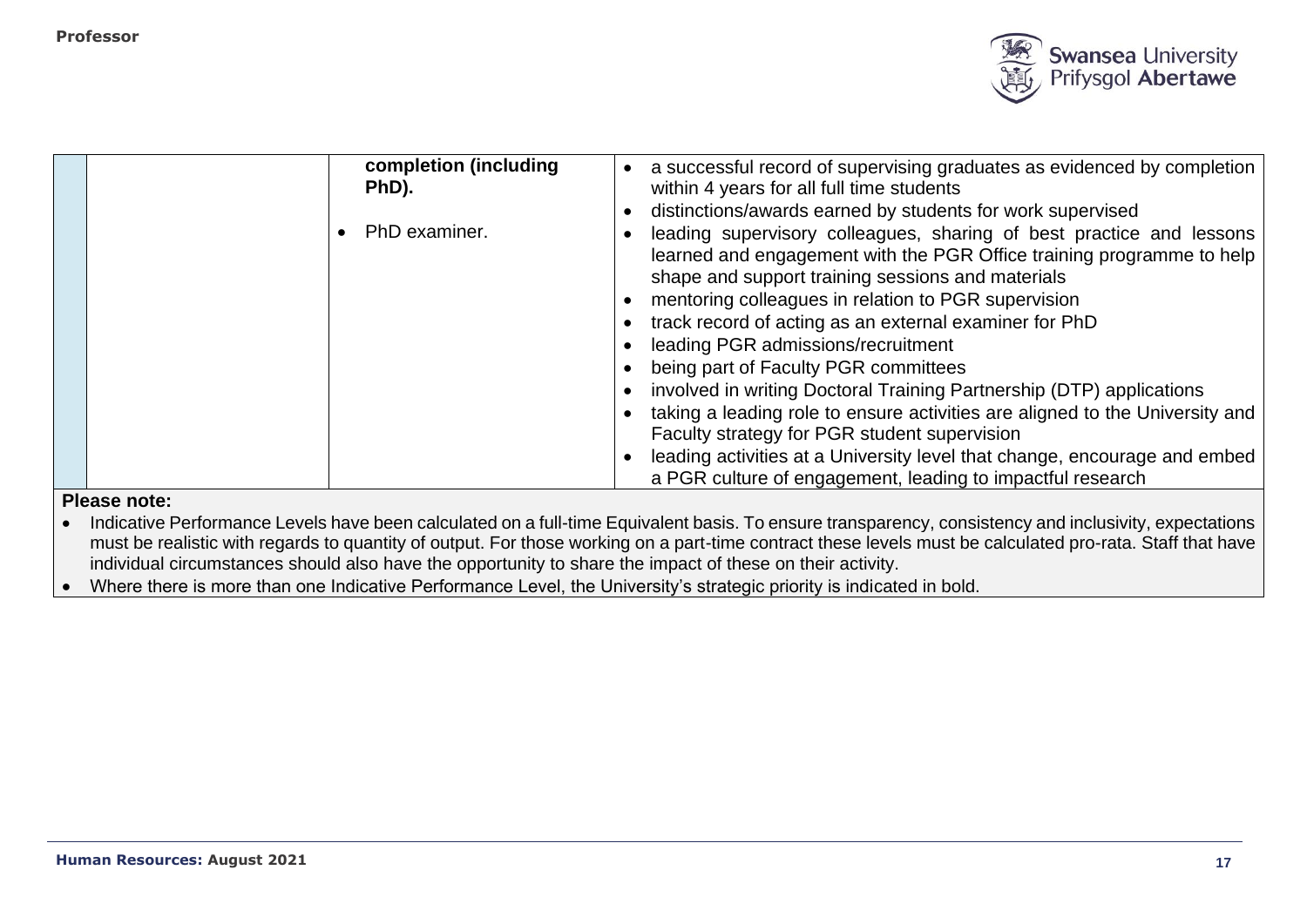

# **Academic Career Pathways Enhanced Criteria – Teaching and Scholarship**

|               | <b>Criteria</b>                                                                                                                                                                                                                                                                                                                                                                                                                                                                                                                             | <b>Indicative Performance Level</b>                                                                                                                                                                                                                                                                                                                                                                                                                                                                                                                     | <b>Examples</b>                                                                                                                                                                                                                                                                                                                                                                                                                                                                                                                                                                                                                                                                                                                                                                                                                                                                                                                                                                                                                                                                                                                                                                                                                                                                                                                                     |
|---------------|---------------------------------------------------------------------------------------------------------------------------------------------------------------------------------------------------------------------------------------------------------------------------------------------------------------------------------------------------------------------------------------------------------------------------------------------------------------------------------------------------------------------------------------------|---------------------------------------------------------------------------------------------------------------------------------------------------------------------------------------------------------------------------------------------------------------------------------------------------------------------------------------------------------------------------------------------------------------------------------------------------------------------------------------------------------------------------------------------------------|-----------------------------------------------------------------------------------------------------------------------------------------------------------------------------------------------------------------------------------------------------------------------------------------------------------------------------------------------------------------------------------------------------------------------------------------------------------------------------------------------------------------------------------------------------------------------------------------------------------------------------------------------------------------------------------------------------------------------------------------------------------------------------------------------------------------------------------------------------------------------------------------------------------------------------------------------------------------------------------------------------------------------------------------------------------------------------------------------------------------------------------------------------------------------------------------------------------------------------------------------------------------------------------------------------------------------------------------------------|
| $\mathbf 1$ . | <b>Teaching Delivery</b><br>Effective delivery of the<br>teaching, assessment and<br>quality assurance of portfolios<br>of study.<br>Responding to feedback<br>received and reviewing<br>teaching activities at a Faculty<br>level, to ensure that learning<br>outcomes are effectively<br>achieved, taking account of<br>feedback received.<br>Leading course review,<br>including content and<br>materials, developing,<br>designing and updating<br>materials in compliance with<br>quality standards, developing<br>others in so doing. | <b>Delivery</b><br>Evidence of impact of<br>$\bullet$<br>teaching through<br>increased student<br>numbers across<br><b>Faculty</b><br>increased market share<br>(e.g. through<br>comparison with other<br>institutions)<br>improved financial<br>impact on the Faculty<br>(e.g.as a result of new<br>courses and/or<br>increased student<br>numbers)<br><b>Module Feedback Scores</b><br>for Student module<br>feedback questions 1, 2 and<br>3 of at least the upper<br>quartile value averaged over<br>a 3 year period (see detail in<br>APPENDIX B). | Demonstrate, using a reflective approach, your personal contribution,<br>the scale and impact of what you have done. Some example areas<br>are provided as guidance:<br>comments regarding volume and range of teaching<br>reflection on response rates to student feedback<br>providing strategic leadership to a Faculty delivering high quality<br>teaching as evidenced by positive feedback received from<br>students, colleagues, external examiners<br>a significant role with responsibility for wide-ranging learning and<br>teaching provision, taking responsibility for strategic portfolio<br>development and review.<br>Leading Periodic Programme Review, Professional Body<br>Accreditation or other significant review<br>developing and implementing new Faculty approaches to feedback<br>and assessment, learning and teaching or other aspects of student<br>experience at a programme or parts of programme level<br>evidence of engagement with the student body to increase<br>participation in student feedback and enhance the student voice<br>supervising postgraduate research, PhD, MRes students or<br>dissertations linked to the specific area of research<br>receiving positive feedback from students (e.g. module evaluation,<br>meetings with students, online evaluation through student<br>feedback surveys) |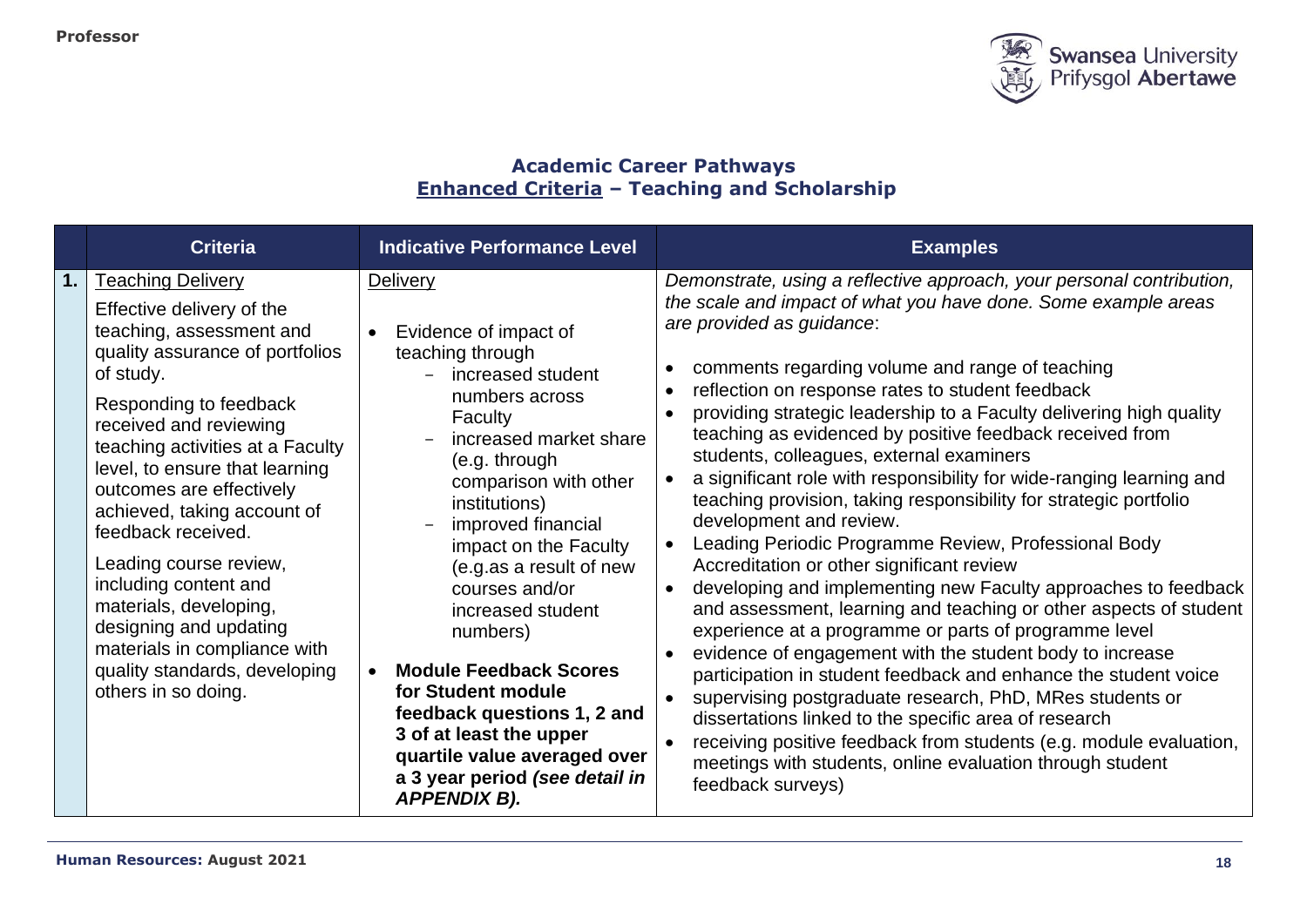

|  | Evidence of pro-actively<br>$\bullet$<br>seeking feedback<br>Leading the development and<br>$\bullet$<br>review of Faculty portfolios in<br>accordance with institutional<br>priorities within the past 5<br>years. |  |
|--|---------------------------------------------------------------------------------------------------------------------------------------------------------------------------------------------------------------------|--|
|  | Successfully leading a set of<br>$\bullet$<br>periodic Programme Reviews<br>or a set of professional body<br>accreditations with evidence<br>of high quality outcomes.                                              |  |
|  | Developing new strategic<br>portfolios in accordance with<br>Faculty and institutional<br>priorities within the past 5<br>years.                                                                                    |  |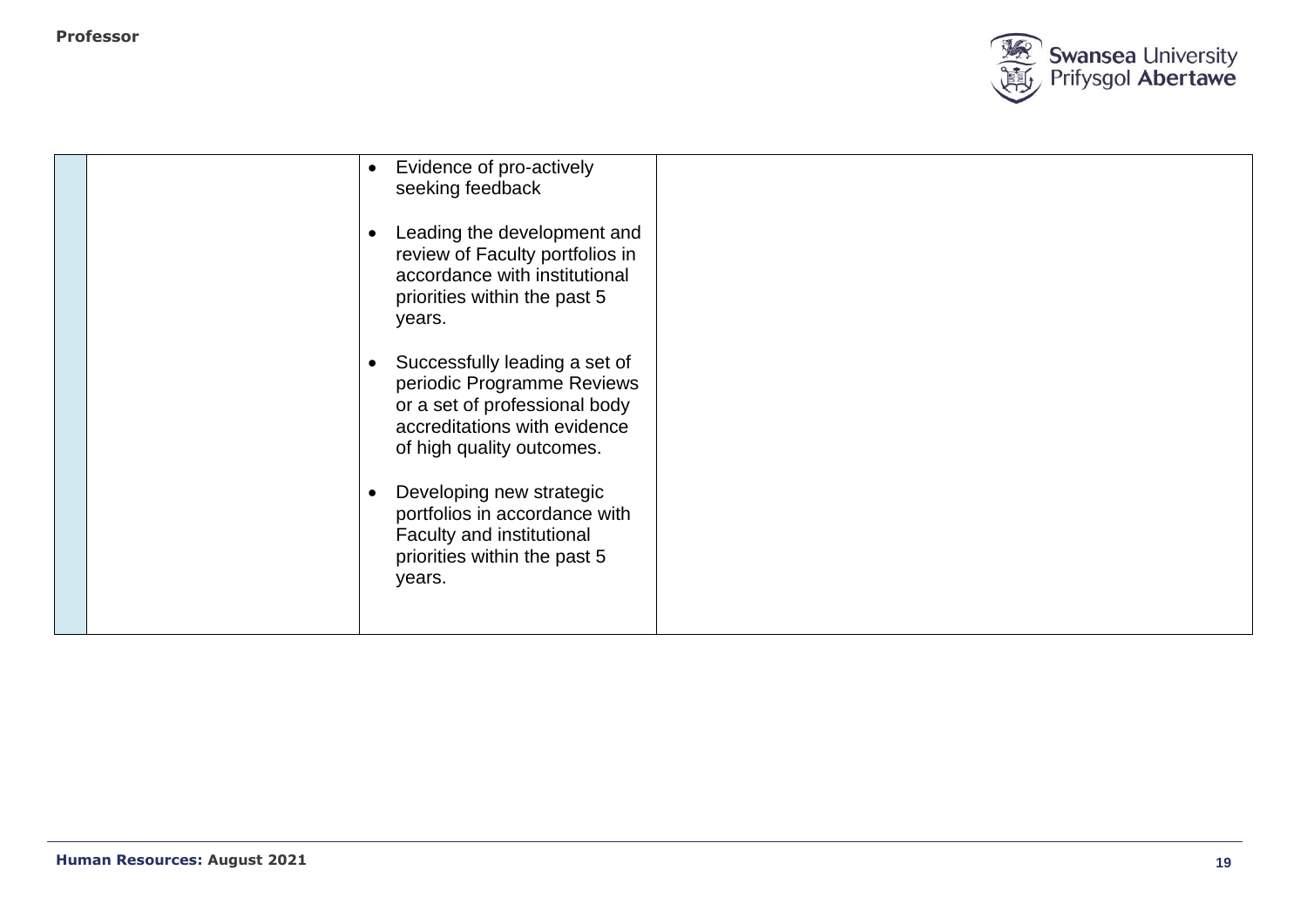

| 2. | Personal Teaching and<br><b>Improving Practice</b><br>Teaching activities which are<br>informed by own or others'<br>research or informed by<br>professional practice. This<br>includes (i) the teaching<br>activities which the individual<br>engages in, and (ii) content of<br>the teaching which the<br>individual imparts being up-to-<br>date knowledge, and (iii)<br>leading change in teaching<br>practice or student experience<br>across the Faculty, (iv)<br>initiating strategic<br>developments in learning and<br>teaching within the University |  | Evidence of successful<br>implementation of<br>improvement in own teaching<br>linked to QAA benchmarks<br>within the last 5 years.<br>Institutional proposal of an<br>adopted improvement in<br>learning and teaching with<br>evidence of evaluation within<br>the past 5 years. | $\bullet$<br>$\bullet$ | Demonstrate, using a reflective approach, your personal contribution,<br>the scale and impact of what you have done. Some example areas<br>are provided as guidance:<br>leading the review or development of Faculty level approaches to<br>strategic drivers and change<br>working at a senior level to shape and influence Faculty or<br>University strategy<br>driving innovation in practice by personal example and/or<br>dissemination<br>Involvement in CPD activities, such as peer review, workshops,<br>professional development courses that have led to an<br>enhancement in your own teaching practice<br>leading teaching innovation within a professional body with impact<br>across the sector<br>working with other members from other programme teams to<br>deliver inter-professional teaching<br>Further examples of teaching innovation can be found on the <b>SALT</b><br>website |
|----|----------------------------------------------------------------------------------------------------------------------------------------------------------------------------------------------------------------------------------------------------------------------------------------------------------------------------------------------------------------------------------------------------------------------------------------------------------------------------------------------------------------------------------------------------------------|--|----------------------------------------------------------------------------------------------------------------------------------------------------------------------------------------------------------------------------------------------------------------------------------|------------------------|---------------------------------------------------------------------------------------------------------------------------------------------------------------------------------------------------------------------------------------------------------------------------------------------------------------------------------------------------------------------------------------------------------------------------------------------------------------------------------------------------------------------------------------------------------------------------------------------------------------------------------------------------------------------------------------------------------------------------------------------------------------------------------------------------------------------------------------------------------------------------------------------------------|
|----|----------------------------------------------------------------------------------------------------------------------------------------------------------------------------------------------------------------------------------------------------------------------------------------------------------------------------------------------------------------------------------------------------------------------------------------------------------------------------------------------------------------------------------------------------------------|--|----------------------------------------------------------------------------------------------------------------------------------------------------------------------------------------------------------------------------------------------------------------------------------|------------------------|---------------------------------------------------------------------------------------------------------------------------------------------------------------------------------------------------------------------------------------------------------------------------------------------------------------------------------------------------------------------------------------------------------------------------------------------------------------------------------------------------------------------------------------------------------------------------------------------------------------------------------------------------------------------------------------------------------------------------------------------------------------------------------------------------------------------------------------------------------------------------------------------------------|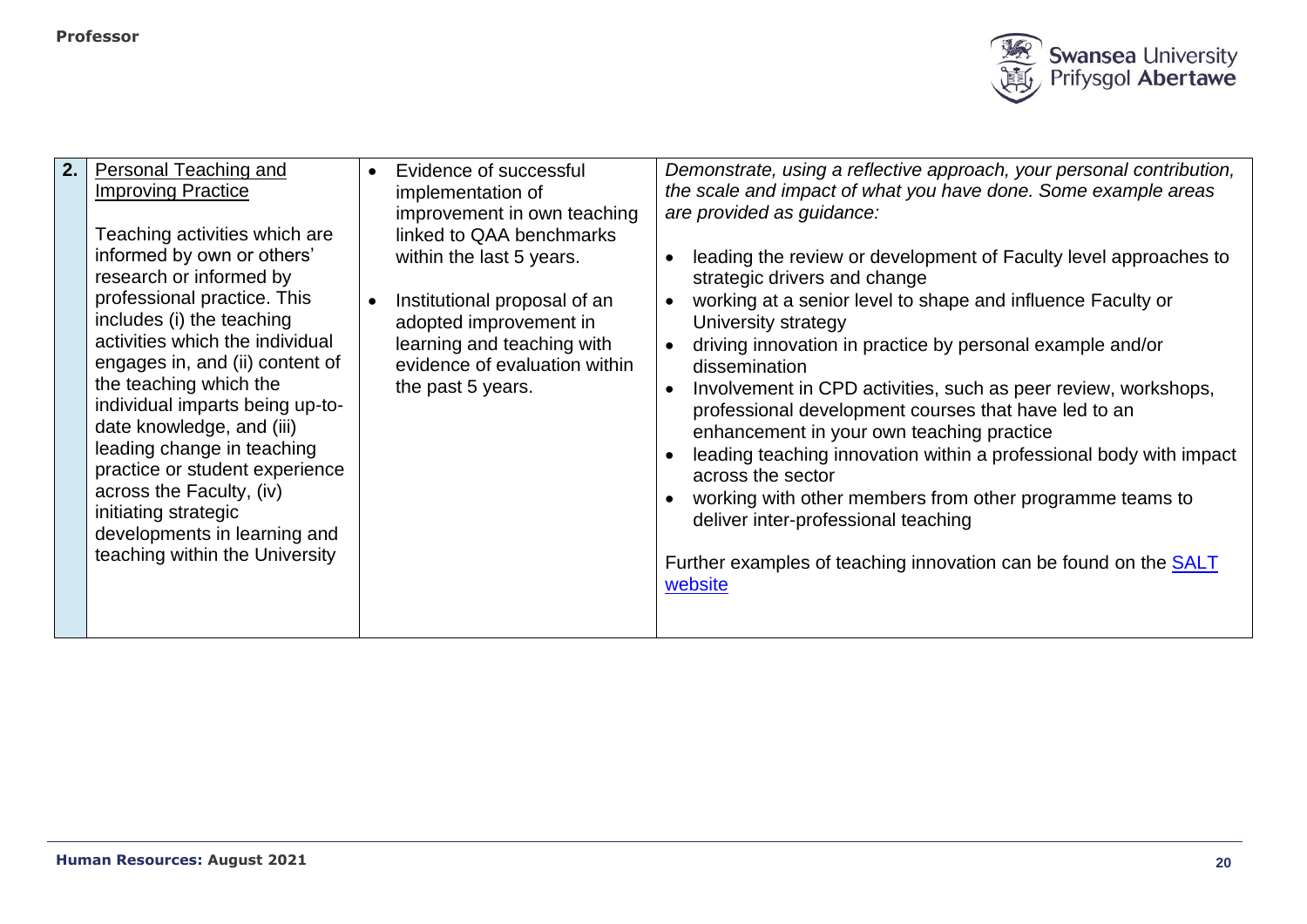

| 3. | <b>Professional Recognition</b><br>Recognition of excellence in<br>terms of reach, significance<br>and impact within the relevant<br>field/discipline as<br>demonstrated through a<br>sustained and distinguished<br>record of successful<br>outcomes, with demonstrable<br>impact on teaching practice<br>within HE, government or<br>other sector, with international<br>recognition.<br>Externally recognised by peers<br>as a leader in the relevant<br>sector/discipline. Playing a<br>leading role in the<br>sector/discipline, with<br>demonstrable impact on the<br>strategic direction of future<br>practice, strategy and projects. | $\bullet$ | Speaker at two international<br>conferences as plenary<br>speaker or conference<br>session Chair in the past 3<br>years.<br><b>National recognition for</b><br>excellent teaching/strategic<br>impact for example as<br><b>Principal Fellow of the HEA</b><br>or a National Teaching<br>Fellowship, or shortlisted<br>for National Teaching<br>Fellowship.<br>A consistent record of<br>pedagogic publication with<br>evidence of international<br>recognition in the past 5<br>years.<br><b>External Examiner for another</b><br>University or HEI | $\bullet$<br>$\bullet$<br>$\bullet$<br>$\bullet$ | Demonstrate, using a reflective approach, your personal contribution,<br>the scale and impact of what you have done. Some example areas<br>are provided as guidance:<br>evidence of presentation on pedagogic practice, curriculum design<br>or teaching innovation at a national and international level<br>evidence of a sustained record of pedagogic publication at<br>national/international level or pedagogic conference leadership<br>a Faculty or University leadership role in relation to the<br>enhancement of teaching. Examples would include: Head of a<br>specified teaching programme, Chair of an LT&Q subcommittee or<br>Dean<br>Principal Fellow of the Higher Education Academy or equivalent<br>professional teaching body (e.g. Academy of Medical Educators)<br>or evidence of national recognition of teaching<br>evidence of working at a senior external advisory level for example<br>as a national or international subject advisor or reviewer<br>impact on national, international academic bodies, associations,<br>professional groups or government |
|----|-----------------------------------------------------------------------------------------------------------------------------------------------------------------------------------------------------------------------------------------------------------------------------------------------------------------------------------------------------------------------------------------------------------------------------------------------------------------------------------------------------------------------------------------------------------------------------------------------------------------------------------------------|-----------|-----------------------------------------------------------------------------------------------------------------------------------------------------------------------------------------------------------------------------------------------------------------------------------------------------------------------------------------------------------------------------------------------------------------------------------------------------------------------------------------------------------------------------------------------------|--------------------------------------------------|---------------------------------------------------------------------------------------------------------------------------------------------------------------------------------------------------------------------------------------------------------------------------------------------------------------------------------------------------------------------------------------------------------------------------------------------------------------------------------------------------------------------------------------------------------------------------------------------------------------------------------------------------------------------------------------------------------------------------------------------------------------------------------------------------------------------------------------------------------------------------------------------------------------------------------------------------------------------------------------------------------------------------------------------------------------------------------------|
|----|-----------------------------------------------------------------------------------------------------------------------------------------------------------------------------------------------------------------------------------------------------------------------------------------------------------------------------------------------------------------------------------------------------------------------------------------------------------------------------------------------------------------------------------------------------------------------------------------------------------------------------------------------|-----------|-----------------------------------------------------------------------------------------------------------------------------------------------------------------------------------------------------------------------------------------------------------------------------------------------------------------------------------------------------------------------------------------------------------------------------------------------------------------------------------------------------------------------------------------------------|--------------------------------------------------|---------------------------------------------------------------------------------------------------------------------------------------------------------------------------------------------------------------------------------------------------------------------------------------------------------------------------------------------------------------------------------------------------------------------------------------------------------------------------------------------------------------------------------------------------------------------------------------------------------------------------------------------------------------------------------------------------------------------------------------------------------------------------------------------------------------------------------------------------------------------------------------------------------------------------------------------------------------------------------------------------------------------------------------------------------------------------------------|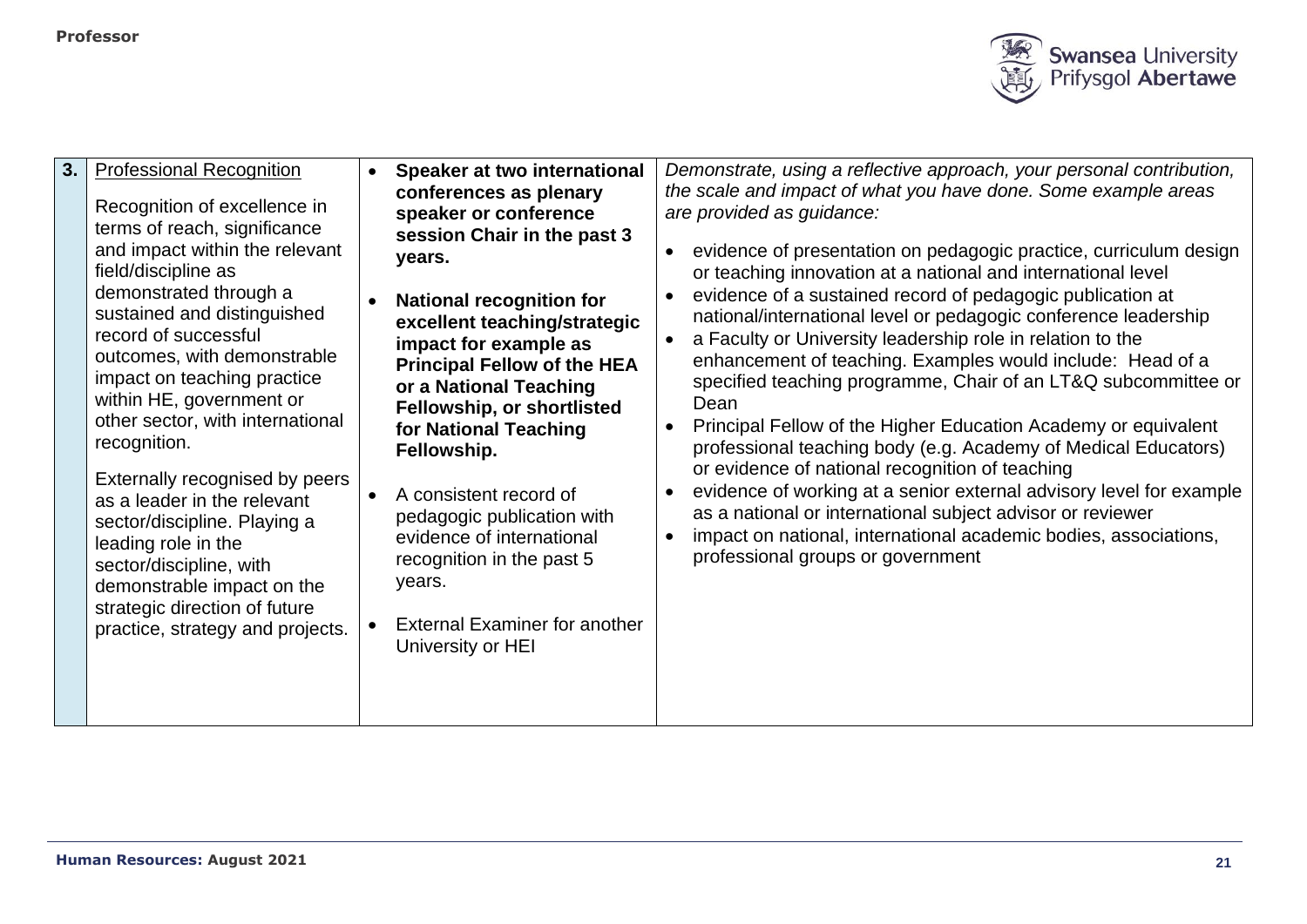

| 4. | <b>Advancing Practice of others</b> |           | <b>Invitation as an advisory</b> |           | Demonstrate, using a reflective approach, your personal contribution, |
|----|-------------------------------------|-----------|----------------------------------|-----------|-----------------------------------------------------------------------|
|    |                                     |           | academic at                      |           | the scale and impact of what you have done. Some example areas        |
|    | Leading Strategic and               |           | national/international level     |           | are provided as guidance:                                             |
|    | significant change across the       |           | in a 3 year period.              |           |                                                                       |
|    | University and externally by        |           |                                  |           | Evidence of supervising students in educational research at BSc,      |
|    | developing others.                  |           | Lead author of 2 pedagogic       |           | MSc or PhD level.                                                     |
|    |                                     |           | publications in the last 5 years | $\bullet$ | a successful record of securing funding to support practice           |
|    |                                     |           | with examples of impact          |           | development                                                           |
|    |                                     |           |                                  |           | Leadership of practice enhancement at sector level or                 |
|    |                                     |           | Receipt of external funding for  |           | transformative institutional change.                                  |
|    |                                     |           | L&T within a 5 year period.      |           | driving institutional development of colleagues through teaching      |
|    |                                     |           |                                  |           | and professional bodies                                               |
|    |                                     | $\bullet$ | Evidence of leading Faculty or   | $\bullet$ | engaging with subject educational networks or associations at a       |
|    |                                     |           | University teaching              |           | leadership level                                                      |
|    |                                     |           | development over the last        |           | leading teaching strategy or development across the University        |
|    |                                     |           | three years and evidence of      |           | leading the accreditation of University programmes by external        |
|    |                                     |           | its impact on teaching           |           | professional bodies                                                   |
|    |                                     |           |                                  |           | Evidence of sustained active assessment (as an assessor in SALT       |
|    |                                     |           |                                  |           | or with Advance HE) of claims for HEA Senior or Principal             |
|    |                                     |           |                                  |           | Fellowship, National Teaching Fellow applications or application      |
|    |                                     |           |                                  |           | for CATE awards                                                       |
|    |                                     |           |                                  |           | engaging positively in the peer observation process                   |
|    |                                     |           |                                  |           | developing colleagues through Faculty teaching development            |
|    |                                     |           |                                  |           | achieving measurable outputs                                          |
|    |                                     |           |                                  |           | leading the successful improvement of Faculty metrics with regard     |
|    |                                     |           |                                  |           | to TEF                                                                |
|    |                                     |           |                                  |           | taking a leading role to ensure activities are aligned to the         |
|    |                                     |           |                                  |           | University and Faculty Learning and Teaching strategy                 |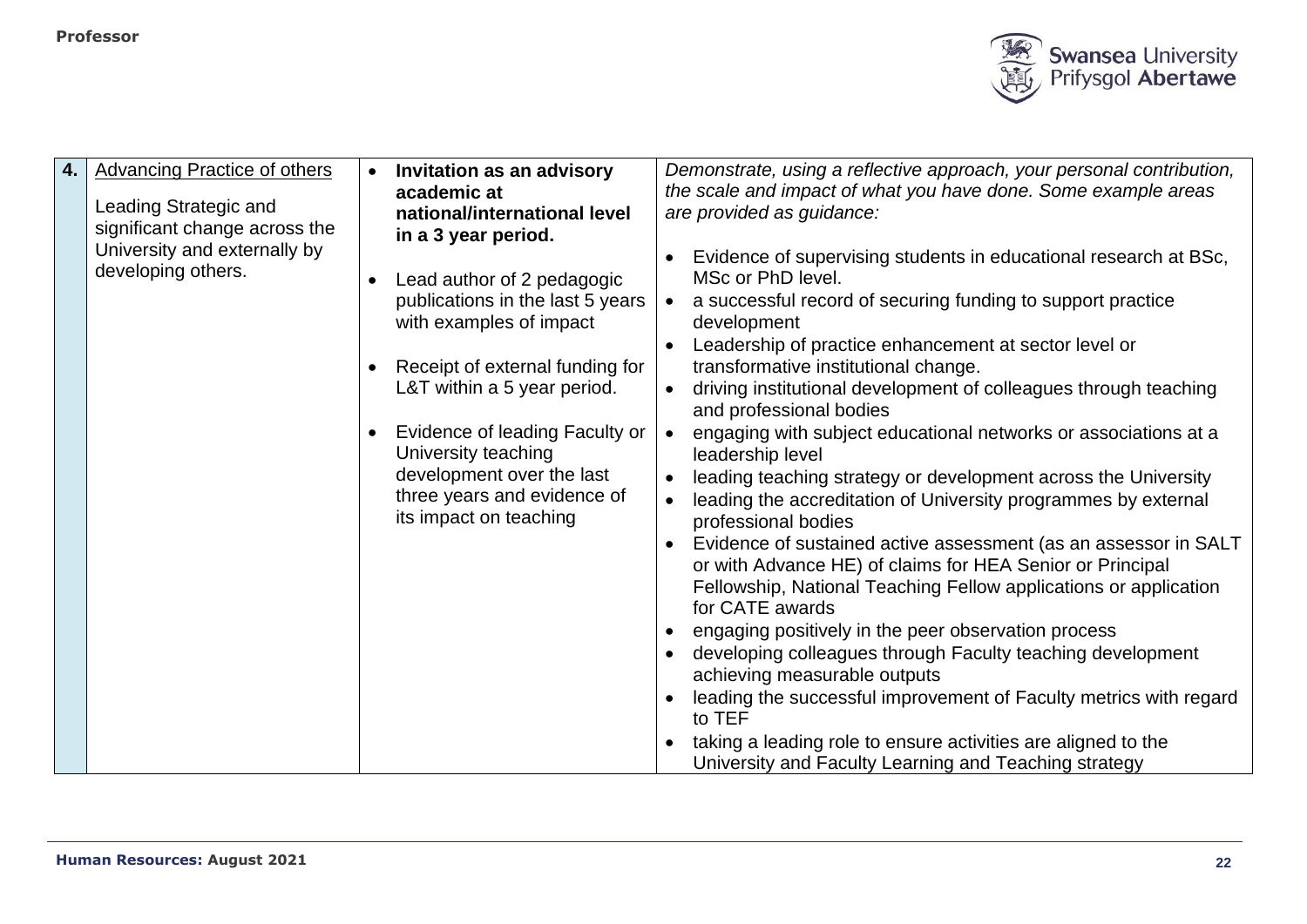

- Indicative Performance Levels have been calculated on a full-time Equivalent basis. To ensure transparency, consistency and inclusivity, expectations must be realistic with regards to quantity of output. For those working on a part-time contract these levels must be calculated pro-rata. Staff that have individual circumstances should also have the opportunity to share the impact of these on their activity.
- Where there is more than one Indicative Performance Level, the University's strategic priority is indicated in bold.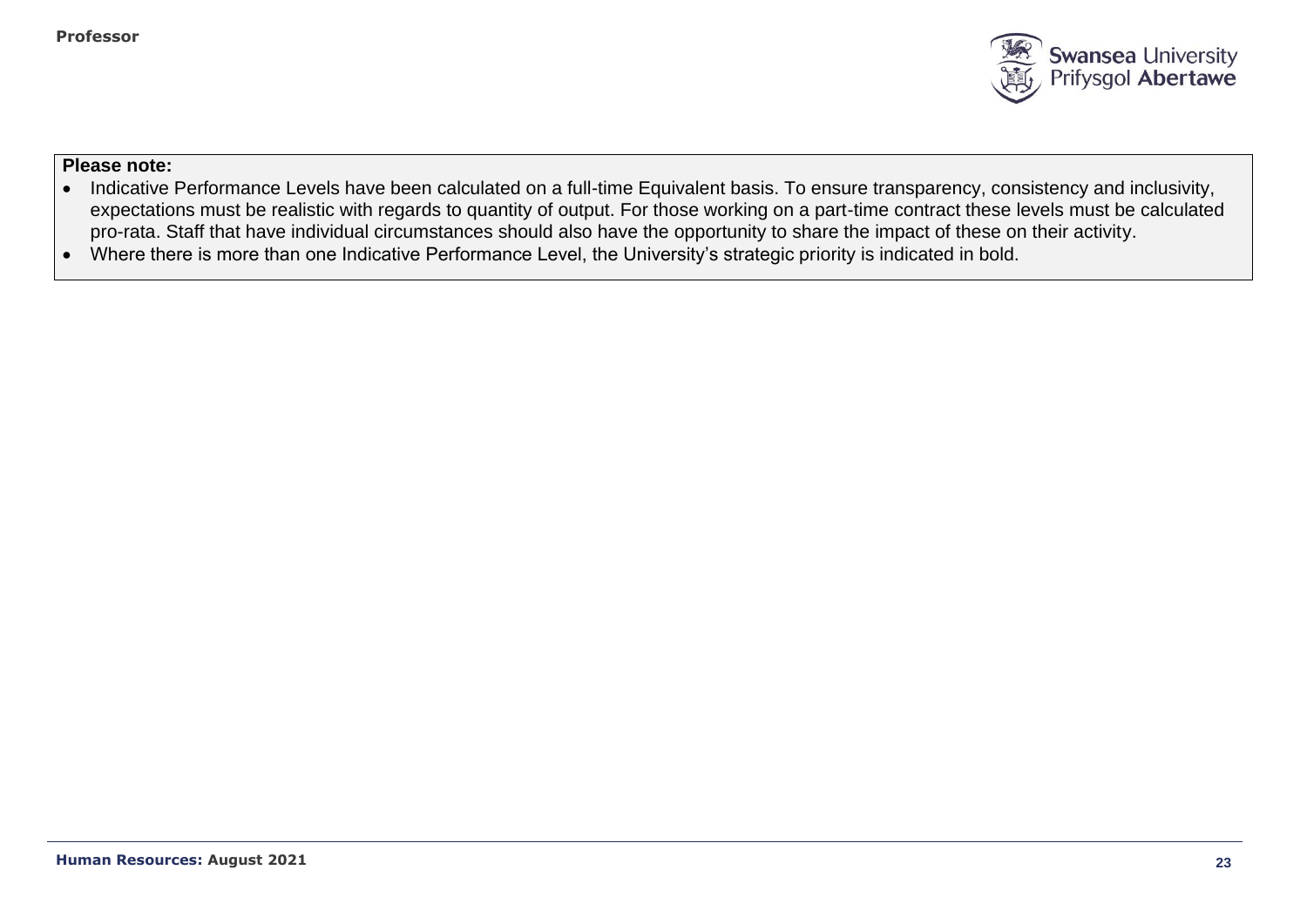

# **Academic Career Pathways Enhanced Criteria – Innovation and Engagement**

Innovation and engagement relates to activities that positively impact external bodies and the University based on academic endeavours. Such activities could be driven by projects that are innovation-led creating new products and processes or civic mission and engagement-led driving new ways of working, educational/research opportunities, public engagement and policy/legal changes. In some instances a body of work will have both an innovation and engagement element.

| <b>Criteria</b>                                                                                                                                                                                                                                                                                                                                                                                                                                                                   | <b>Indicative Performance</b><br>Level                                                                                                                                                                                                                                                                                                         | <b>Examples</b>                                                                                                                                                                                                                                                                                                                                                                                                                                                                                                                                                                                                                                                                                                                                                                                                                                                                                                                                                                                                                                                                                                                   |
|-----------------------------------------------------------------------------------------------------------------------------------------------------------------------------------------------------------------------------------------------------------------------------------------------------------------------------------------------------------------------------------------------------------------------------------------------------------------------------------|------------------------------------------------------------------------------------------------------------------------------------------------------------------------------------------------------------------------------------------------------------------------------------------------------------------------------------------------|-----------------------------------------------------------------------------------------------------------------------------------------------------------------------------------------------------------------------------------------------------------------------------------------------------------------------------------------------------------------------------------------------------------------------------------------------------------------------------------------------------------------------------------------------------------------------------------------------------------------------------------------------------------------------------------------------------------------------------------------------------------------------------------------------------------------------------------------------------------------------------------------------------------------------------------------------------------------------------------------------------------------------------------------------------------------------------------------------------------------------------------|
| Outcome and Impact<br>I&E activities leading to<br>demonstrable outcomes<br>adding value to business,<br>government, health and<br>wellbeing, the environment,<br>society, cultural life or other<br>external organisations with<br>significant international impact.<br>N.B. This can be innovation led<br>or engagement led<br>(Recognition of excellence in<br>terms of reach, significance<br>and impact within the relevant<br>field/discipline as<br>demonstrated through a | A sustained record of<br>publication in<br>internationally leading<br>media with influence<br>and impact in the field<br>(at least four<br>publications over 5<br>years).<br><b>OR</b><br>A sustained record of<br>leading engagement<br>with media appropriate<br>to the area (over 5<br>years) with international<br>influence.<br><b>OR</b> | Demonstrate, using a reflective approach, your personal contribution,<br>the scale and impact of what you have done. Some example areas are<br>provided as guidance:<br>an international reputation for a body of work that comprises<br>$\bullet$<br>internationally excellent and world leading outcomes or impact<br>A sustained record of high quality research resulting in<br>recommendations for change and/or innovation in policy or practice.<br>Leading the engagement with policy or professional bodies to<br>promote research and research findings to influence<br>recommendations for change and/or innovation in policy or practice<br>a sustained record of publication in internationally recognised media<br>within the sector/discipline e.g. commissioned reports, ministerial<br>reviews and international strategy documents<br>Leading significant and demonstrable impact on business,<br>government, health and wellbeing, the environment or cultural life or<br>changed behaviour, practice, policy or service delivery. Directly and<br>measurably influencing and adding value to an external body |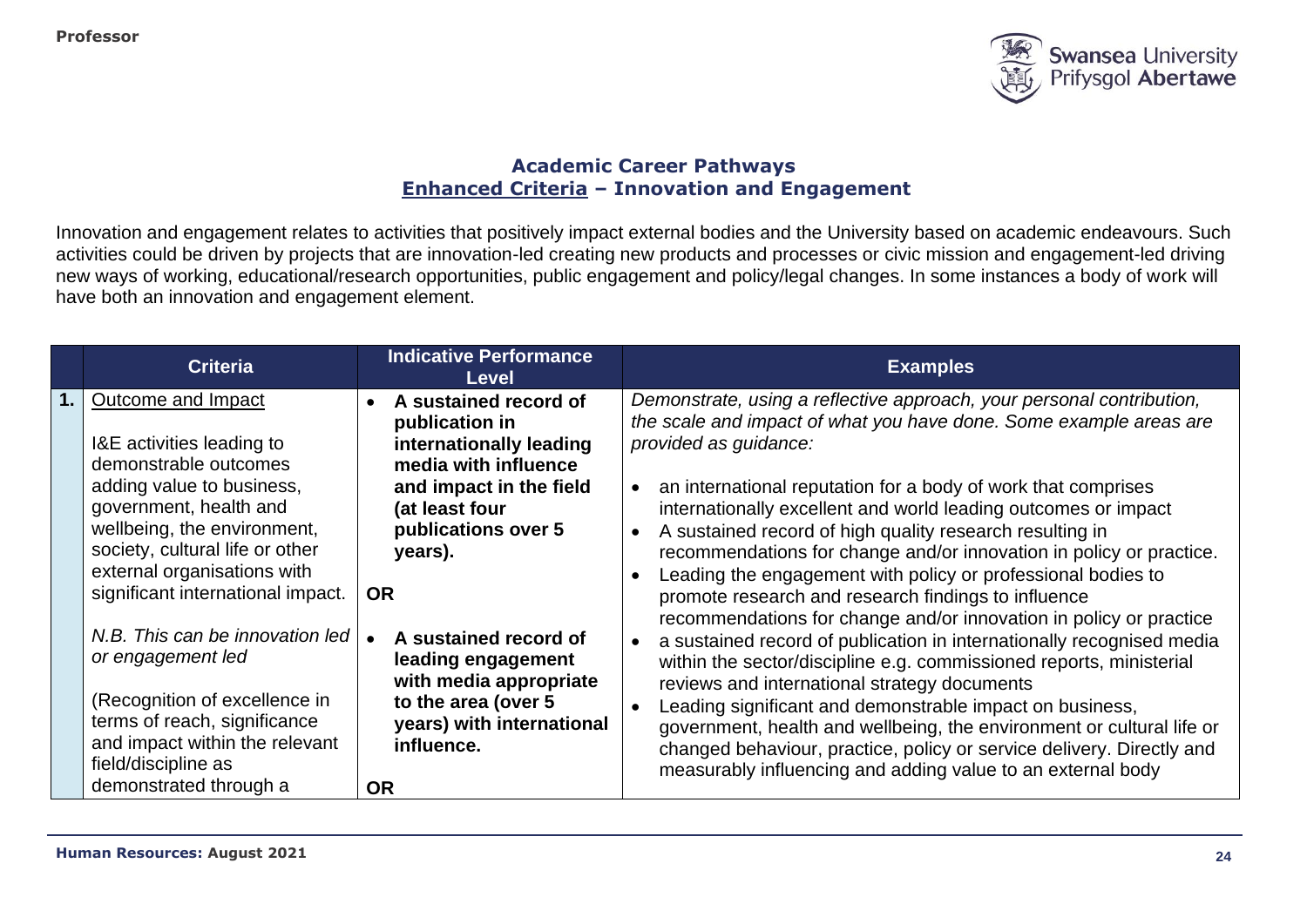

|                  | sustained and distinguished<br>record of successful outcomes,<br>with demonstrable impact or<br>added value on business,<br>government health and<br>wellbeing, the environment,<br>society, cultural life or other<br>external organisations, with<br>international recognition.) | <b>OR</b><br>$\bullet$ | <b>Sustained demonstrable</b><br>impact on a significant<br>national or international<br>organisation,<br>environment or<br>institution in a<br>significant area of<br>national or international<br>professional practice<br>(over 5 years).<br>2 examples of leading<br>significant impact on<br>appropriate bodies<br>and/or on professional<br>practice | $\bullet$<br>$\bullet$ | a significant portfolio of patents, copyright or other IP. Evidence of IP<br>exploitation including investment funding, licence agreements,<br>shares and any relevant Technology transfer activity, which has<br>external traction<br>leading the establishment of spin out companies<br>leading the development of new technology, exploitation of new<br>products in industry/business/practice<br>leading a public engagement activity that has demonstrated<br>significant reach, engagements, or change<br>Participating as an expert witness in commissions, policy panels or<br>consultations and/or adoption of recommendations from research by<br>such bodies.<br>Sustained leadership at community level or of networks or of<br>programmes<br>sustained track record of leading significant impact<br>sustained track record of leading on significant engagement in<br>education, such as sustaining student placements at scale<br>sustained track record of leading on the delivery of our civic mission<br>to support national, local and regional challenges to better connect<br>the University with our communities and with demonstrable<br>outcomes (e.g. increasing engagement with our communities and<br>increasing public participation in our events, volunteering, driving<br>ambition in our communities, raising awareness in schools and<br>developing relationships with civic leaders) |
|------------------|------------------------------------------------------------------------------------------------------------------------------------------------------------------------------------------------------------------------------------------------------------------------------------|------------------------|------------------------------------------------------------------------------------------------------------------------------------------------------------------------------------------------------------------------------------------------------------------------------------------------------------------------------------------------------------|------------------------|-------------------------------------------------------------------------------------------------------------------------------------------------------------------------------------------------------------------------------------------------------------------------------------------------------------------------------------------------------------------------------------------------------------------------------------------------------------------------------------------------------------------------------------------------------------------------------------------------------------------------------------------------------------------------------------------------------------------------------------------------------------------------------------------------------------------------------------------------------------------------------------------------------------------------------------------------------------------------------------------------------------------------------------------------------------------------------------------------------------------------------------------------------------------------------------------------------------------------------------------------------------------------------------------------------------------------------------------------------------------------------------------------------------------------|
| $\overline{2}$ . | Projects and Income<br>Securing appropriate external<br>resources (funding or other                                                                                                                                                                                                | $\bullet$              | <b>Successful leadership to</b><br>completion of at least<br>two major projects or<br>innovations in the last 5                                                                                                                                                                                                                                            |                        | Demonstrate, using a reflective approach, your personal contribution,<br>the scale and impact of what you have done. Some example areas are<br>provided as guidance:<br>a sustained record of leading major projects                                                                                                                                                                                                                                                                                                                                                                                                                                                                                                                                                                                                                                                                                                                                                                                                                                                                                                                                                                                                                                                                                                                                                                                                    |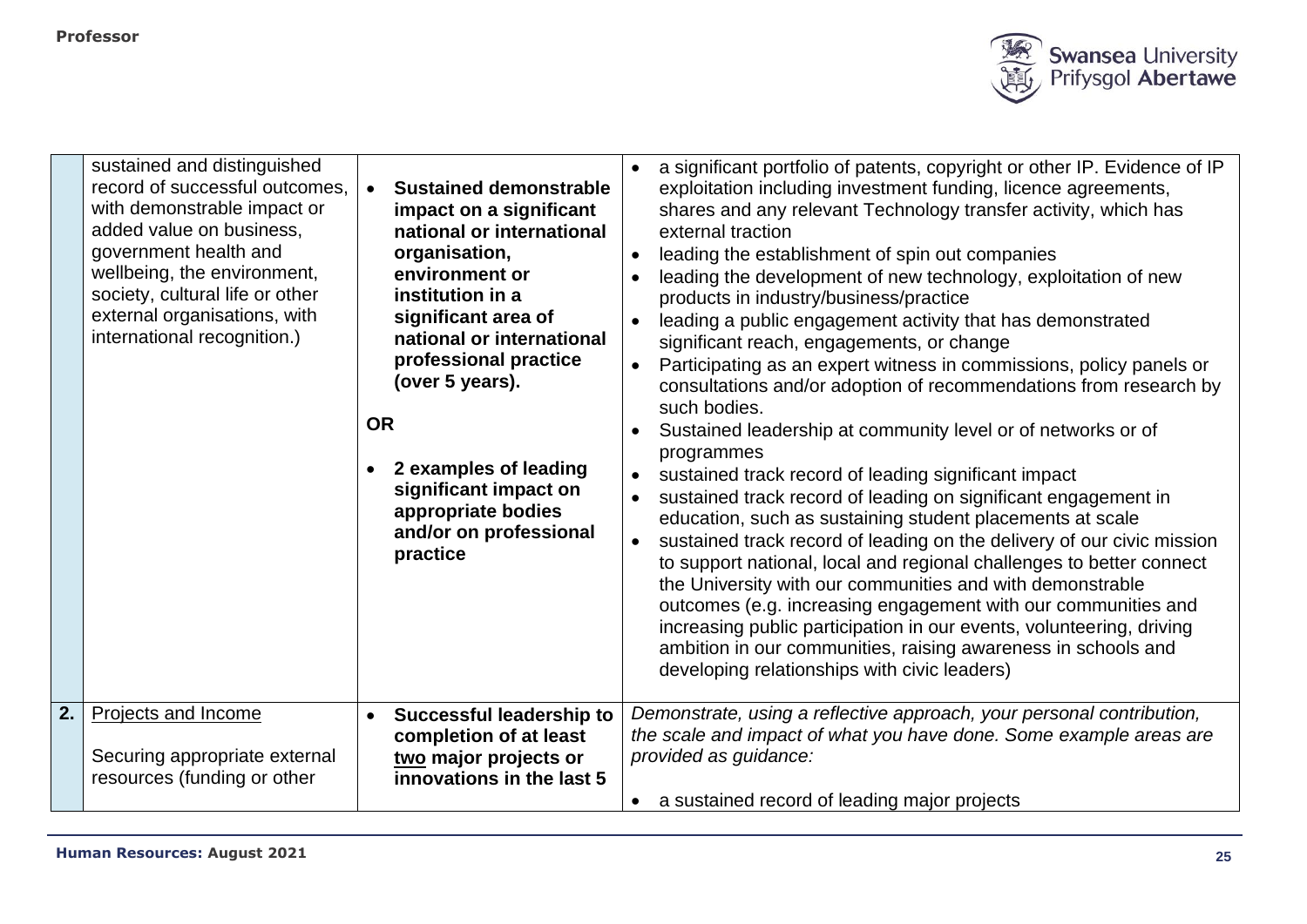

|    | resource). Designing/planning<br>and managing I&E projects.<br>An extensive and sustained<br>record of developing and<br>leading major Innovation or<br>Engagement projects and<br>programmes.                            | years through securing<br>significant funding.<br><b>OR</b><br>Leading a network of<br>national or international<br>partners to mobilise<br>resources to enable two<br>or more significant<br>projects in 5 years.<br><b>OR</b><br>- A multi<br>$\bullet$<br>institutional/organisation<br>grant award as Project<br>Leader, including non-HE<br>institutions. | sustained success in attracting funding/income from business,<br>$\bullet$<br>industry, charities, government or other sectors<br>income generation or resource leveraging from IP<br>$\bullet$<br>leading cross-institutional and cross-disciplinary groups<br>$\bullet$<br>producing strategic plans for I&E programmes<br>$\bullet$<br>a track record of leading multi-organisational project teams<br>$\bullet$<br>leading large-scale institutional public engagement projects, with<br>$\bullet$<br>demonstrable benefits to the university<br>international co-contributor or leader of I&E projects<br>$\bullet$<br>developing and capturing grant proposals to Public Engagement with<br>$\bullet$<br>Research (PER) funding bodies or as part of larger funding<br>proposals<br>leading the delivery of significant income to enrich Faculty activities,<br>e.g. doctoral training centres, transnational education (TNE) income<br>leading income related I&E consultancy with extent and impact<br>$\bullet$<br>sustained track record of leadership in obtaining external<br>$\bullet$<br>collaborative income, including follow-on from internally allocated<br>funding such as RWIF as a platform |
|----|---------------------------------------------------------------------------------------------------------------------------------------------------------------------------------------------------------------------------|----------------------------------------------------------------------------------------------------------------------------------------------------------------------------------------------------------------------------------------------------------------------------------------------------------------------------------------------------------------|------------------------------------------------------------------------------------------------------------------------------------------------------------------------------------------------------------------------------------------------------------------------------------------------------------------------------------------------------------------------------------------------------------------------------------------------------------------------------------------------------------------------------------------------------------------------------------------------------------------------------------------------------------------------------------------------------------------------------------------------------------------------------------------------------------------------------------------------------------------------------------------------------------------------------------------------------------------------------------------------------------------------------------------------------------------------------------------------------------------------------------------------------------------------------------------------------------------|
| 3. | Esteem<br>Recognition by peers as a<br>leader in the relevant<br>sector/discipline with<br>demonstrable impact on the<br>strategic direction of future<br>projects or for contribution to<br><b>Engagement activities</b> | At least three examples<br>$\bullet$<br>of national or<br>international recognition<br>in the last 5 years.<br><b>AND</b><br><b>Regularly invited to</b><br>$\bullet$<br>provide or share                                                                                                                                                                      | Demonstrate, using a reflective approach, your personal contribution,<br>the scale and impact of what you have done. Some example areas are<br>provided as guidance:<br>establishing, managing and leading influential and sustained<br>networks, partnerships or programmes, and gaining funding where<br>appropriate<br>leading and developing new partnerships that add significant value to<br>the University, e.g. with community groups                                                                                                                                                                                                                                                                                                                                                                                                                                                                                                                                                                                                                                                                                                                                                                    |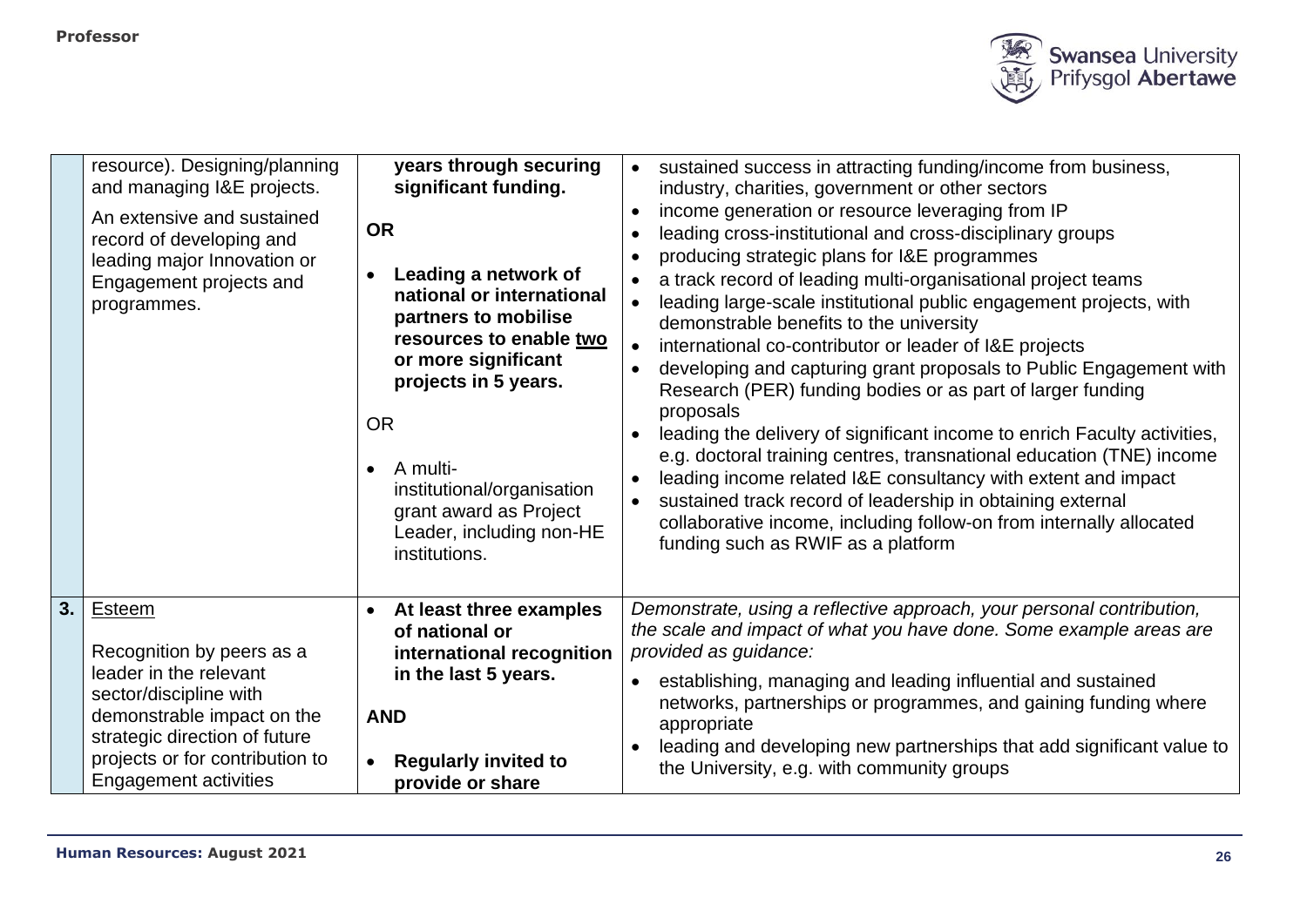

|    | Providing high level expertise<br>to external parties, delivering<br>demonstrable and attributable<br>impact in terms of user<br>benefits and outcomes. | expertise at significant<br>national and<br>international fora.<br><b>OR</b><br><b>Commissioned</b><br>publications on area of<br>expertise.<br><b>OR</b><br>Appearances, articles,<br>acknowledgement in<br>national/international<br>media.<br><b>OR</b><br><b>Recognition by highly</b><br>$\bullet$<br>influential and esteemed<br>organisations. | providing advice to the board of major organisations on future<br>$\bullet$<br>development<br>providing advice to boards of significant<br>public/government/international bodies on the long term strategy of a<br>particular national issue<br>leading the establishment of partnerships with external and internal<br>groups<br>invitations to international conferences, workshops and other fora as<br>$\bullet$<br>keynote speaker (I+E related)<br>international/global recognition by appropriate and leading bodies, for<br>example through awards, prizes, nominations etc<br>commissioned publications<br>$\bullet$<br>leading the successful organisation of an international conference<br>and editorship of proceedings (I+E related)<br>invitations to develop significant engagement content with public-<br>$\bullet$<br>facing bodies e.g. BBC Documentaries, museums, science/arts<br>festivals<br>significant media engagements<br>Influencing national or international public engagement with research<br>(PER) bodies.<br>Appointment as President of the Board of a significant charitable<br>$\bullet$<br>organisation relevant to I&E |
|----|---------------------------------------------------------------------------------------------------------------------------------------------------------|-------------------------------------------------------------------------------------------------------------------------------------------------------------------------------------------------------------------------------------------------------------------------------------------------------------------------------------------------------|-----------------------------------------------------------------------------------------------------------------------------------------------------------------------------------------------------------------------------------------------------------------------------------------------------------------------------------------------------------------------------------------------------------------------------------------------------------------------------------------------------------------------------------------------------------------------------------------------------------------------------------------------------------------------------------------------------------------------------------------------------------------------------------------------------------------------------------------------------------------------------------------------------------------------------------------------------------------------------------------------------------------------------------------------------------------------------------------------------------------------------------------------------------------|
| 4. | Influencing and Promoting the<br><b>I&amp;E Environment in the</b><br>University<br>Leading strategic and<br>significant change across the              | At least four examples of<br>impact on University policy<br>strategy or practice in 5<br>years.                                                                                                                                                                                                                                                       | Demonstrate, using a reflective approach, your personal contribution,<br>the scale and impact of what you have done. Some example areas are<br>provided as guidance:<br>influencing the delivery of teaching and research programmes<br>$\bullet$<br>(incorporating I+E elements) or other changes in the discipline<br>nationally or internationally                                                                                                                                                                                                                                                                                                                                                                                                                                                                                                                                                                                                                                                                                                                                                                                                           |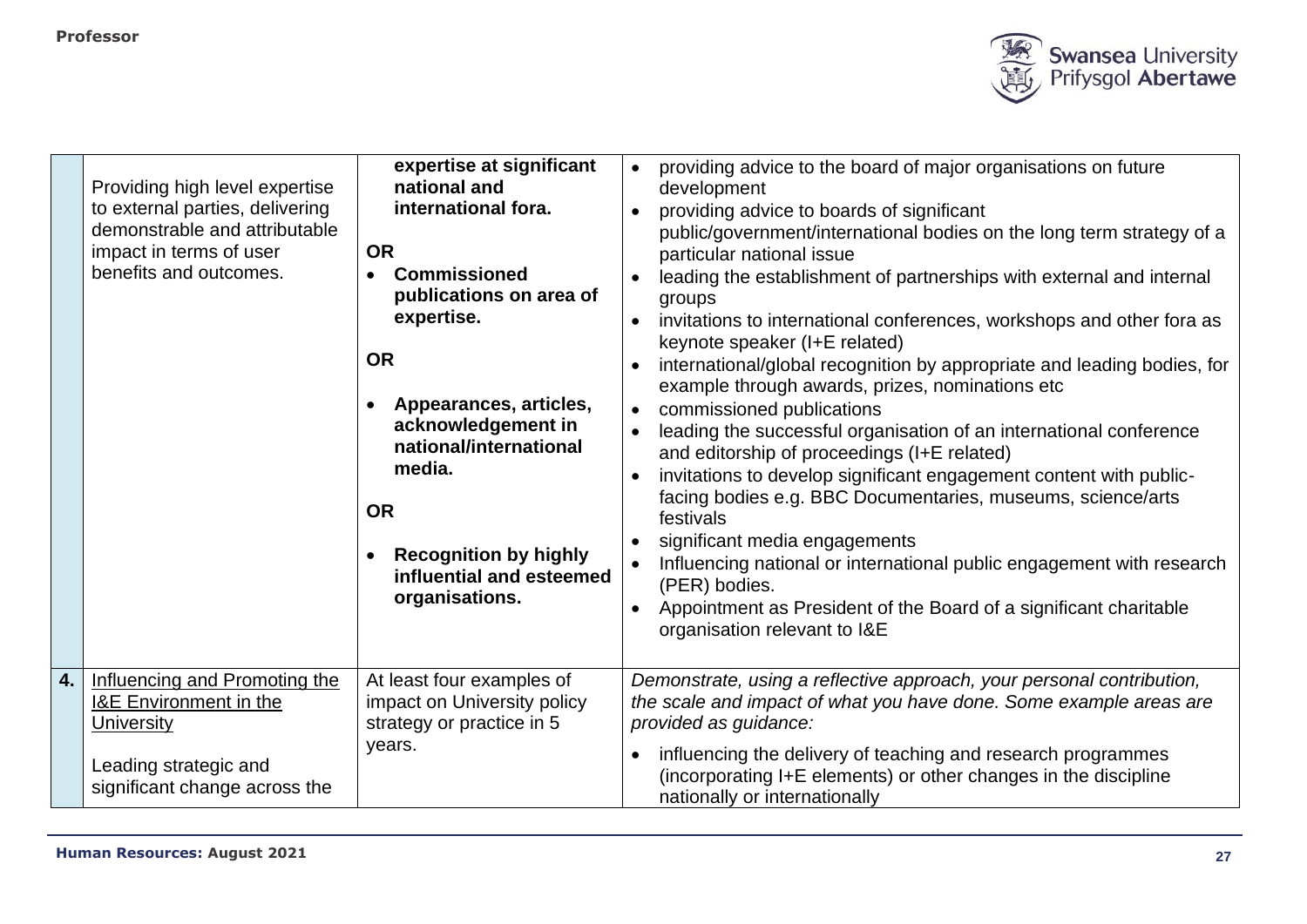

| University and externally<br>resulting from innovation and | leading I&E strategy or policy development across the University<br>$\bullet$<br>developing others as a recognized authority on I&E within the |
|------------------------------------------------------------|------------------------------------------------------------------------------------------------------------------------------------------------|
| engagement activity.                                       | University                                                                                                                                     |
|                                                            | leading activities at a University level that change and embed the<br>culture of public engagement throughout the University                   |
|                                                            | large-scale University-wide projects that lead to significant change at<br>the University                                                      |
|                                                            | taking a leading role to ensure activities are aligned to the<br>Faculty/University Innovation and Engagement strategy                         |
|                                                            | developing activities that embed and enable Public engagement with                                                                             |
|                                                            | research (PER) with impact at University level                                                                                                 |
|                                                            | leading the engagement with a large number of employers relevant                                                                               |
|                                                            | to the discipline for year in industry, summer placements, etc.                                                                                |
|                                                            | leading developments that provide significant return on investment<br>for Faculty activities, e.g. software tools, doctoral training centres,  |
|                                                            | transnational education (TNE) activities                                                                                                       |
| <b>BUSINESS AND ARRAIGNMENT ACCOMPANY</b>                  |                                                                                                                                                |

• Indicative Performance Levels have been calculated on a full-time Equivalent basis. To ensure transparency, consistency and inclusivity, expectations must be realistic with regards to quantity of output. For those working on a part-time contract these levels must be calculated prorata. Staff that have individual circumstances should also have the opportunity to share the impact of these on their activity.

• Where there is more than one Indicative Performance Level, the University's strategic priority is indicated in bold.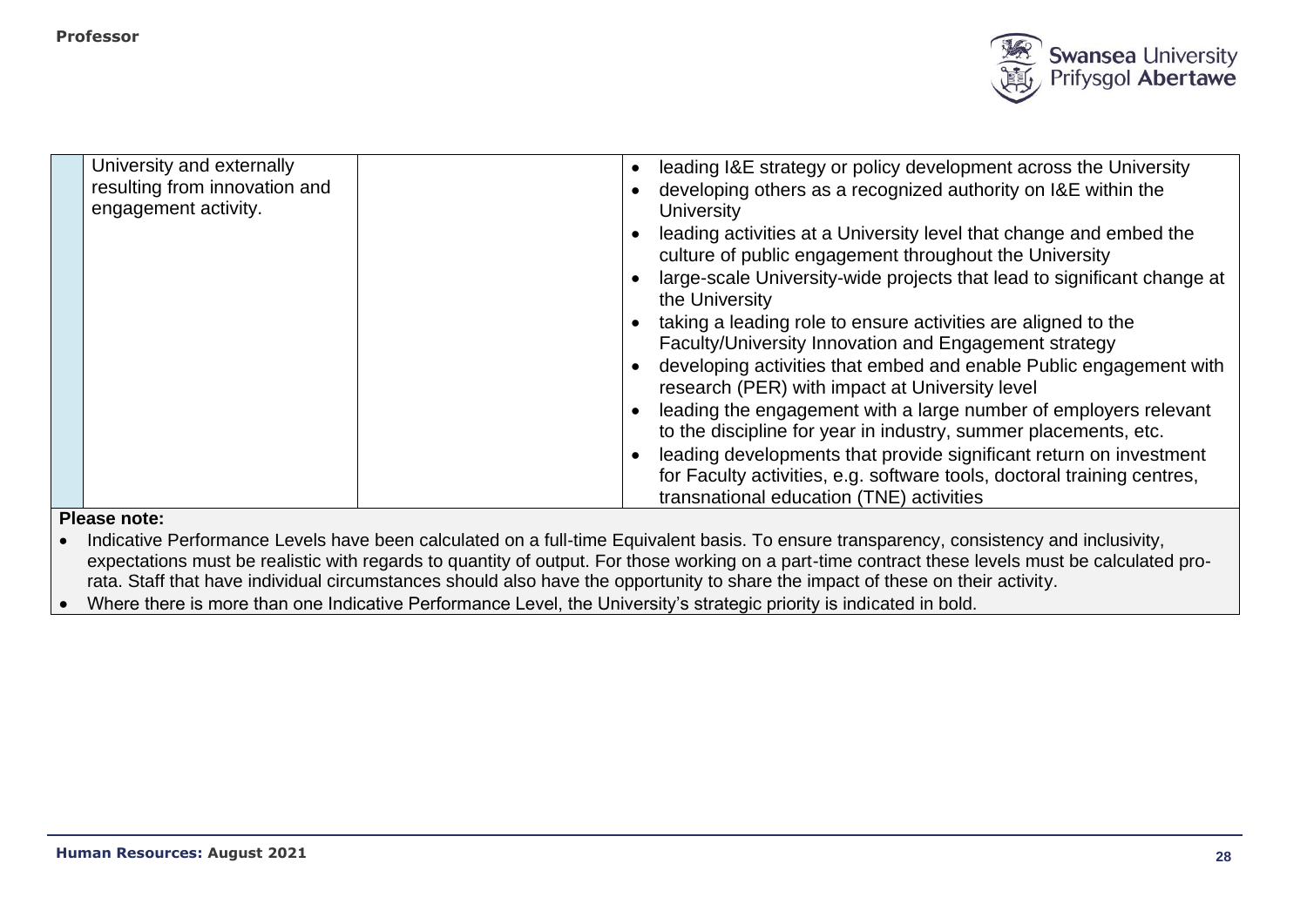

# **Academic Career Pathway Indicative Performance Levels**

Indicative Performance Levels have been calculated on a Full Time Equivalent basis.

To ensure transparency, consistency and inclusivity, expectations must be realistic with regards to quantity of output.

For those working on a part-time contract these levels must be calculated pro-rata. Staff that have individual circumstances should also have the opportunity to share the impact of these on their activity.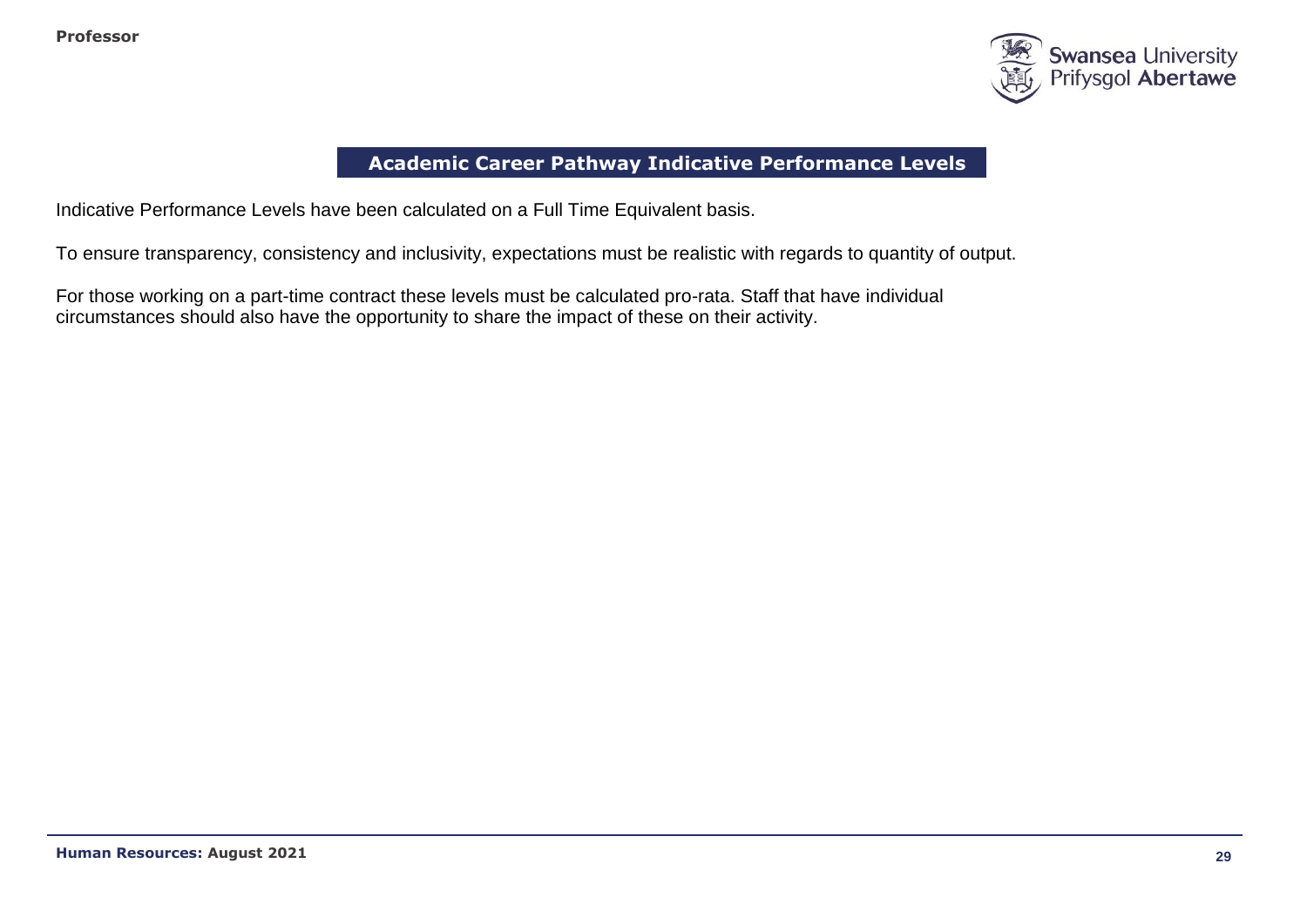

# **Appendix A - Research**

#### **Research Outputs**

A rolling 5-year total number of publications with a recorded star rating. The year is defined as a calendar year, i.e. 1<sup>st</sup> January to 31<sup>st</sup> December.

Please note that at present, publications shown within the PDR are only those that are:

- i. Recorded on the University Research Information System (RIS) and
- ii. Have been assessed through REF 2014 and subsequent mini-REF exercise(s)

#### **Indicative levels are as follows:**

#### **Core Research**

**Number of publications** 2 x publications of quality

## **Enhanced Research**

| <b>Role</b>            | <b>Number of publications</b> |
|------------------------|-------------------------------|
| Lecturer               | $4 \times 3^*$                |
| <b>Senior Lecturer</b> | $4 \times 3^*$                |
| Associate Professor    | $3 \times 3^*$                |
|                        | $1 \times 4^*$                |
| Professor              | $2 \times 3^*$                |
|                        | $2 \times 4^*$                |

*Please note that where it has been confirmed that a paper will be/has been submitted to REF as a double weighted publication, this will be counted as two*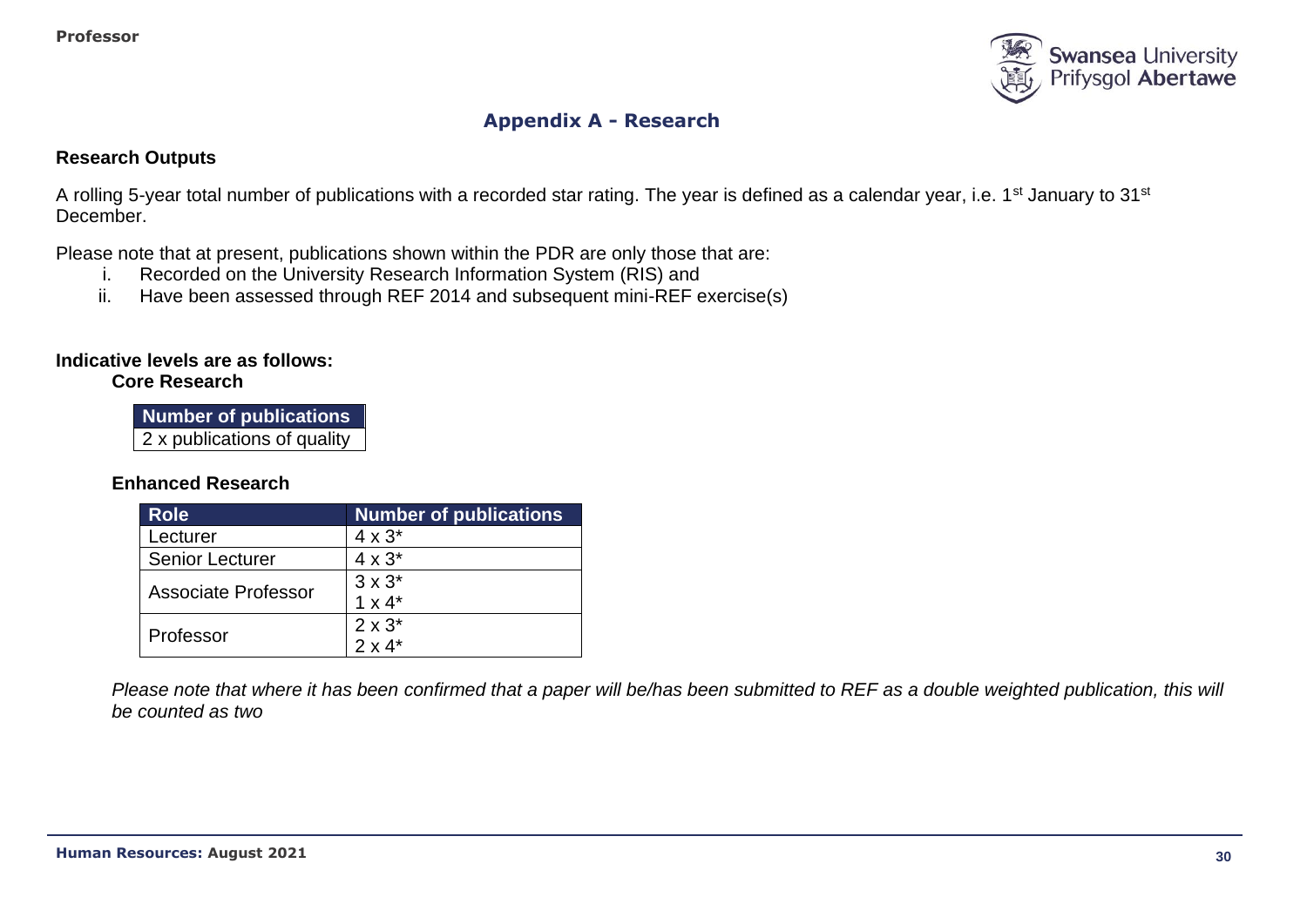

## **1. Grant Income**

A 5-year rolling average of the value of the grant income awarded. The year is defined as the academic year, i.e. 1<sup>st</sup> August to 31<sup>st</sup> July.

#### **How is this calculated?**

Indicative performance levels are arrived at by identifying the range between the respective quartiles of the following datasets for each department;

- i. The 2014/15 Research Income in the HESA Finance Return for the institutions in the University Benchmark Group (UBG), for each subject
- ii. 3 year average of Swansea University (SU) Research Income at department level

#### **Indicative levels are as follows:**

#### **Core Research**

No indicative level for grant income obtained.

Evidence of external resources secured relevant to the area over a 5 year period, such as those indicated in the example box.

#### **Enhanced Research**

| <b>Role</b>                | <b>Grant income</b>                                                                                      |
|----------------------------|----------------------------------------------------------------------------------------------------------|
| Lecturer                   | No indicative level for grant income obtained.                                                           |
|                            | Applications for research grants as Co-Investigator. At least one award within 3 years.                  |
| <b>Senior Lecturer</b>     | The award should be between the SU Lower Quartile and UBG Lower Quartile for PI and/or Col activity (as  |
|                            | illustrated in the metrics below).                                                                       |
| <b>Associate Professor</b> | The award should be between the SU Median and the UBG Median for PI activity only (as illustrated in the |
|                            | metrics below).                                                                                          |
| Professor                  | The award should be between the SU Upper Quartile and the UBG Upper Quartile for PI activity only (as    |
|                            | illustrated in the metrics below).                                                                       |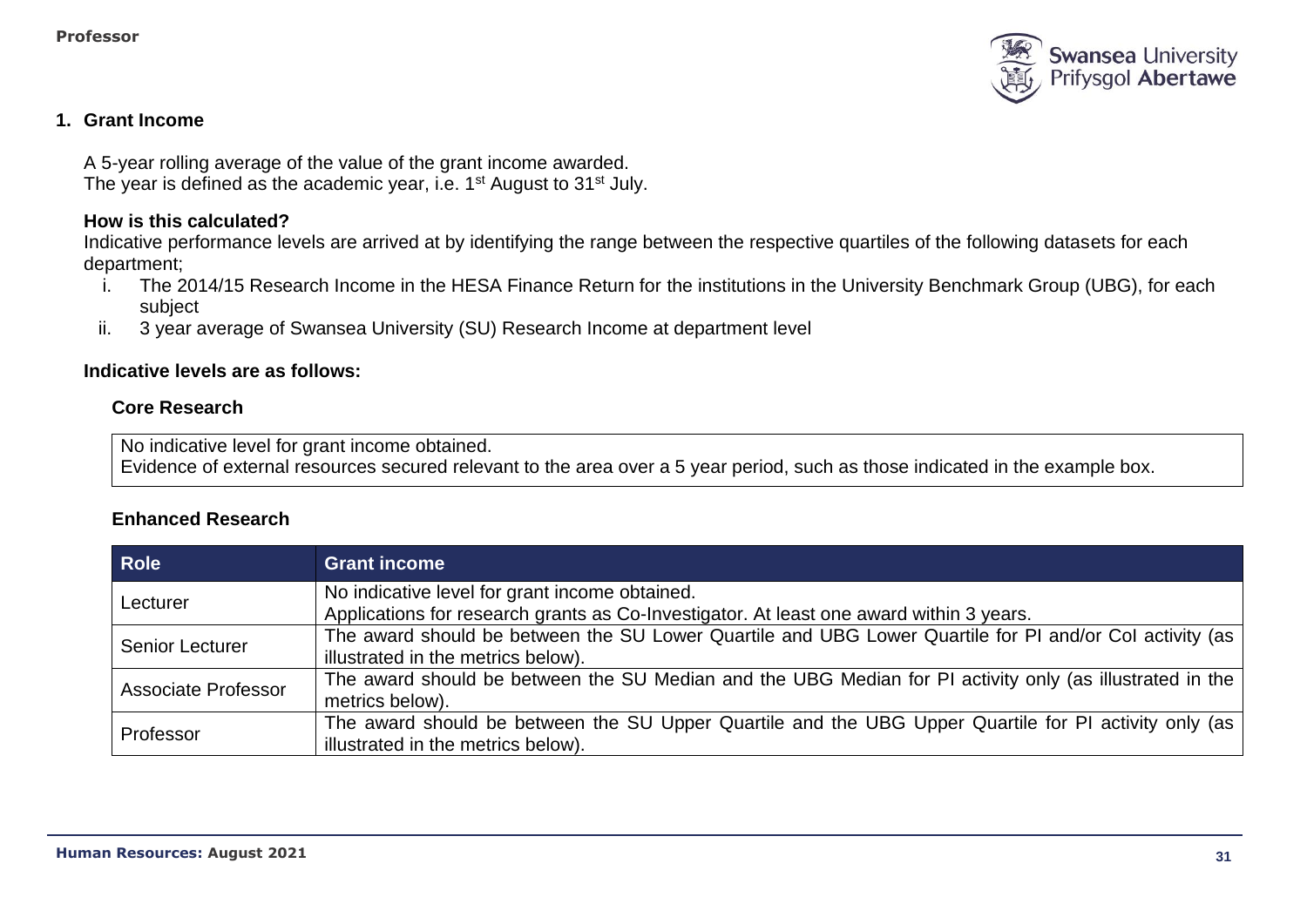

|                                       | <b>Professor</b> |            |                | <b>Associate Professor</b> |                        | <b>Senior Lecturer</b> |
|---------------------------------------|------------------|------------|----------------|----------------------------|------------------------|------------------------|
| <b>Grant Income ACP 2016</b>          | UQ               |            | <b>Med</b>     |                            | LQ                     |                        |
|                                       | <b>Swansea</b>   | <b>UBG</b> | <b>Swansea</b> | <b>UBG</b>                 | <b>Swansea</b>         | <b>UBG</b>             |
| Engineering                           | 141              | 124        | 57             | 107                        | 22                     | 81                     |
| <b>Sports Science</b>                 | 64               | 37         | 23             | 16                         | 18                     | 15                     |
| <b>Mathematics</b>                    | 5                | 39         | $\overline{2}$ | 30                         | 1                      | 22                     |
| <b>Computer Science</b>               | 166              | 86         | 37             | 73                         | 3                      | 46                     |
| Physics                               | 156              | 177        | 18             | 129                        | $\boldsymbol{\Lambda}$ | 95                     |
| Geography                             | 82               | 51         | 32             | 35                         | 9                      | 24                     |
| <b>Biosciences</b>                    | 46               | 121        | 15             | 80                         | 9                      | 69                     |
| Medicine                              | 231              | 169        | 78             | 143                        | $\overline{7}$         | 83                     |
| <b>Health Science</b>                 | 87               | 37         | 13             | 29                         | $\overline{2}$         | 27                     |
| Psychology                            | 29               | 74         | 18             | 51                         | 8                      | 30                     |
| Social Work and Social Care           | 180              | 46         | 41             | 38                         | 16                     | 15                     |
| History                               | 31               | 22         | $\overline{7}$ | 13                         | 1                      | $\overline{7}$         |
| <b>Classics</b>                       | 49               | 30         | 26             | 8                          | 3                      | 4                      |
| English Literature & Creative Writing | 4                | 12         | 0.4            | $\overline{7}$             | 0.2                    | 3                      |
| English Language                      | 4                | 12         | 0.4            | $\overline{7}$             | 0.2                    | 3                      |
| Modern Languages                      | $\overline{7}$   | 21         | $\overline{2}$ | 6                          | 1                      | 4                      |
| Department of Media Studies           | $\overline{7}$   | 13         | 4              | 4                          | 0.3                    | $\overline{1}$         |
| <b>Political and Cultural Studies</b> | 72               | 23         | 17             | 16                         | $\overline{2}$         | 6                      |
| Education                             | 72               | 23         | 17             | 16                         | $\overline{2}$         | $6\phantom{1}6$        |
| Department of Welsh                   | 29               | 21         | 15             | $6\phantom{1}$             | $\bf{0}$               | 4                      |
| Law                                   | 6                | 10         | $\overline{2}$ | $\overline{7}$             | 0.9                    | $\overline{2}$         |
| Criminology                           | 40               | 46         | 37             | 38                         | 33                     | 15                     |
| Accounting and Finance                | 48               | 12         | 26             | 8                          | 3                      | $5\phantom{1}$         |
| <b>Business</b>                       | 5                | 12         | 4              | 8                          | 3                      | 5                      |
| Economics                             | 57               | 15         | 50             | 8                          | 39                     | 3                      |

*University Benchmark Group*

*Swansea University Data*

*Note: The indicative grant income is the total grant amount over the last 5 years, divided by 5 to give the annual average amount as shown in this table.*

*Uses HESA 2014-15 data and internal data 2012-13 to 2014-15 (includes ERDF and ESF funding)*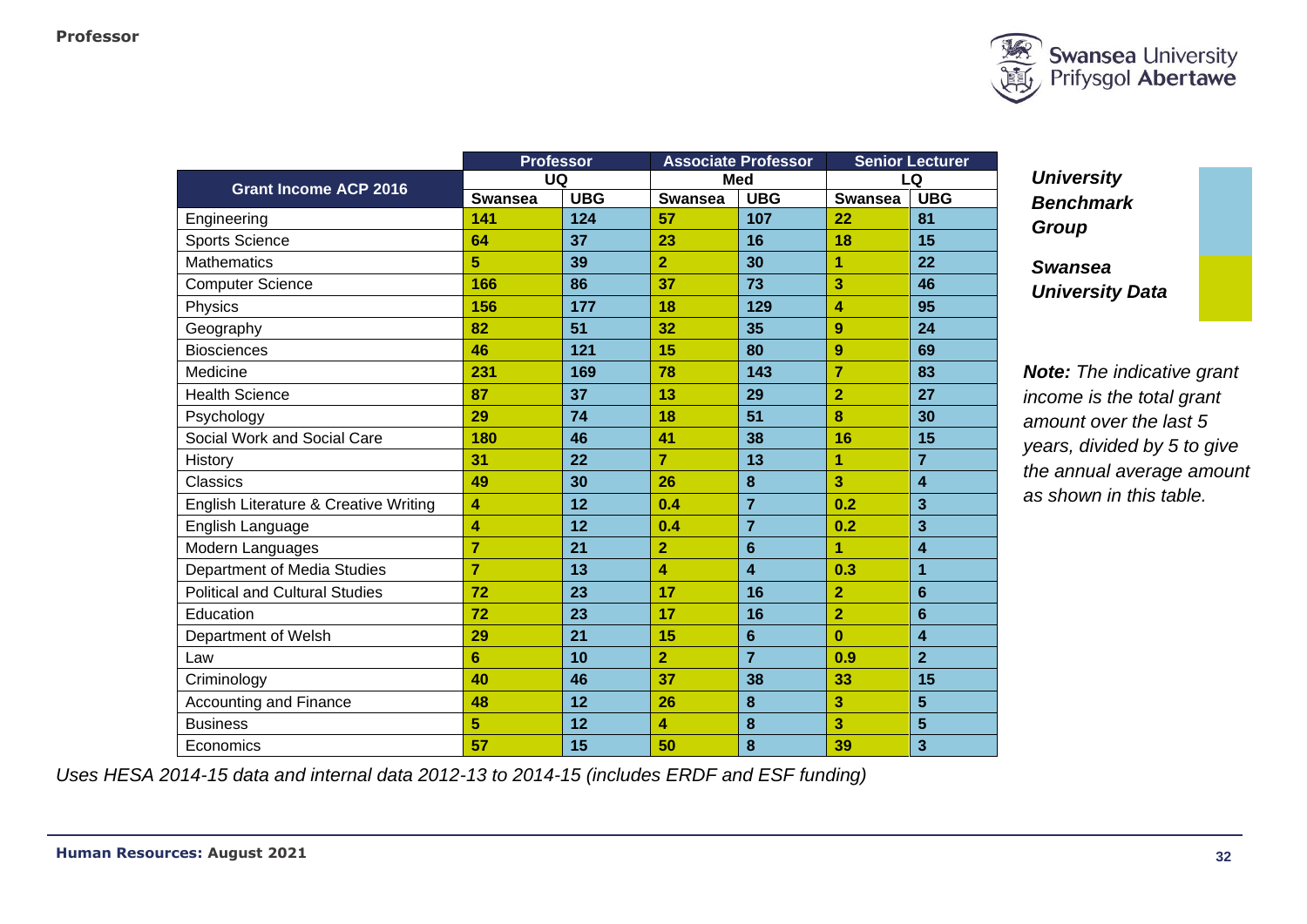

#### **2. PGR Supervision**

This is the number of PGR students supervised during the academic year by first and second supervisor status.

**Indicative levels are as follows:**

## **Core Research**

No indicative level for PGR supervision

## **Enhanced Research**

| <b>Role</b>            | <b>PGR Supervision</b>                                                                                                                                                                                                                                                                                            |
|------------------------|-------------------------------------------------------------------------------------------------------------------------------------------------------------------------------------------------------------------------------------------------------------------------------------------------------------------|
| Lecturer               | No indicative level for PGR supervision as a first or second supervisor.<br>Part of a supervisory team of a current PGR student.                                                                                                                                                                                  |
| <b>Senior Lecturer</b> | At least 1 current student as first or second supervisor, as part of a record of PGR supervision and completion,  <br>including PhD                                                                                                                                                                               |
| Associate Professor    | Successful completion of at least 1 PGR student as first supervisor within a 5 year period and typically acting<br>as first supervisor for at least 1 student per year, as part of a sustained record of postgraduate research student<br>supervision and completion (including PhD).                             |
| Professor              | Successful completion of at least 2 PGR students as first supervisor within a 5 year period and typically acting<br>as first supervisor for at least 2 students per year, as part of an extensive and sustained record of successful<br>postgraduate research student supervision and completion (including PhD). |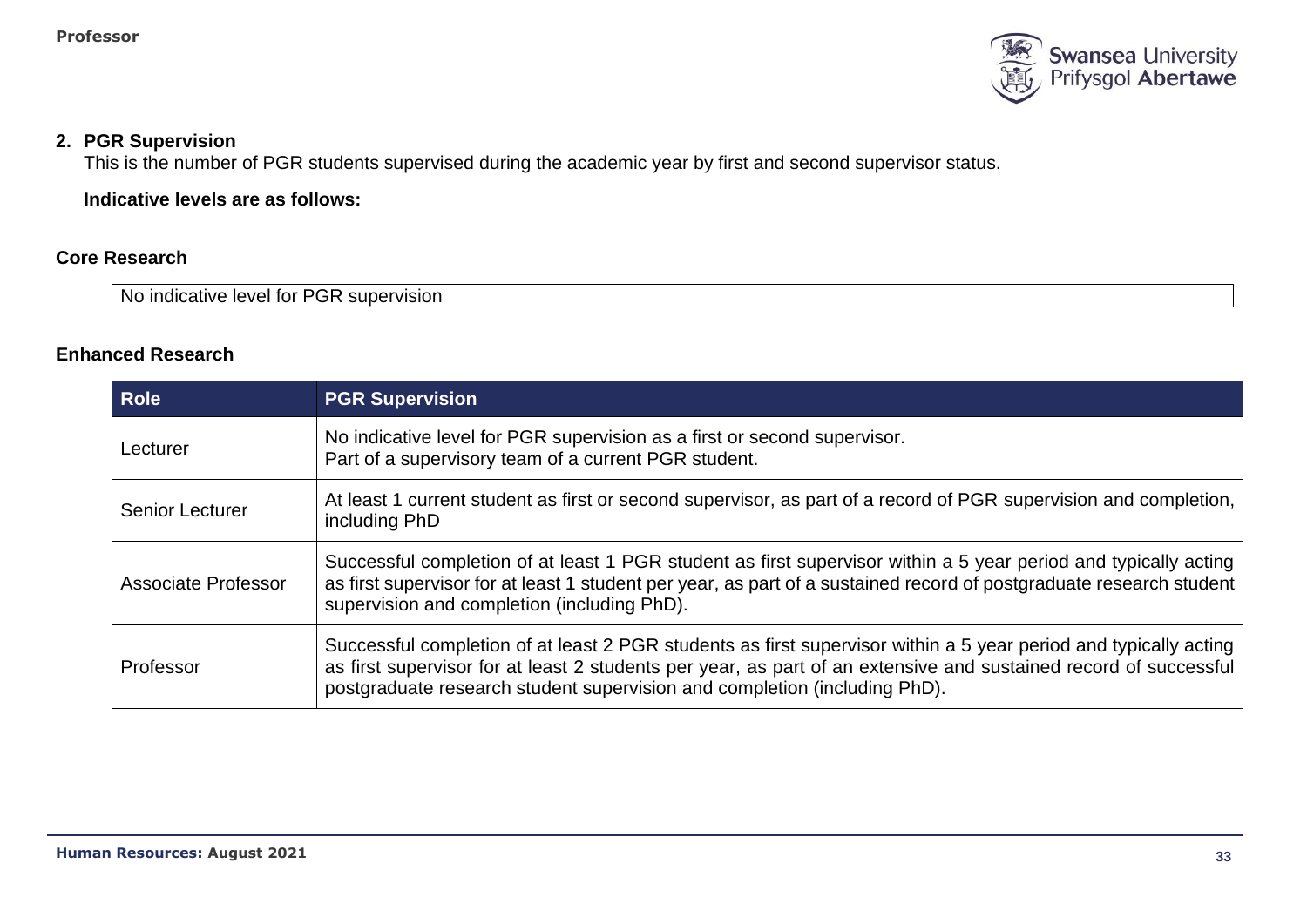

# **Appendix B** – **Teaching & Scholarship**

#### **Module Evaluation**

The average score of responses across all modules coordinated or taught for the module feedback questions:

- 1. Feedback on my work so far has helped to improve my learning
- 2. Overall, I am satisfied with the quality of the module
- 3. Overall, I am satisfied with my experience of this lecturers teaching on this module

**How is this calculated?** The indicative performance levels are calculated by analysing the distribution of the score for the questions for each employee role. Quartile data was chosen to inform the minimum levels.

**Indicative levels are as follows:** 

### **Core Teaching**

| <b>ACP 2016</b>                                                                            |                      |
|--------------------------------------------------------------------------------------------|----------------------|
| <b>Module Evaluation Questions</b>                                                         | Lower Quartile (25%) |
| 1. Feedback on my work so far has helped to improve my learning                            | 3.8                  |
| 2. Overall, I am satisfied with the quality of the module                                  | 3.9                  |
| 3. Overall, I am satisfied with my experience of this lecturers teaching on this<br>module | 4.0                  |

*Uses Internal 2015-16 data*

## **Enhanced Teaching & Scholarship**

| <b>ACP 2016</b>                                                                           | <b>Professor</b>               | <b>Associate</b><br><b>Professor</b> | <b>Senior</b><br><b>Lecturer</b> | <b>Lecturer</b>                   |
|-------------------------------------------------------------------------------------------|--------------------------------|--------------------------------------|----------------------------------|-----------------------------------|
| <b>Module Evaluation Questions</b>                                                        | <b>Upper Quartile</b><br>(75%) | <b>Median</b><br>Quartile (50%)      | 35 percentile<br>(35%)           | Lower<br><b>Quartile</b><br>(25%) |
| 1. Feedback on my work so far has helped to improve my learning                           | 4.5                            | 4.1                                  | 4.0                              | 3.8                               |
| 2. Overall, I am satisfied with the quality of the module                                 | 4.7                            | 4.3                                  | 4.0                              | 3.9                               |
| 3. Overall I am satisfied with my experience of this lecturers<br>teaching on this module | 4.8                            | 4.5                                  | 4.2                              | 4.0                               |

*Uses Internal 2015-16 data*

*Note: the 35th percentile is between the lower quartile (25%) and the median (50%).*